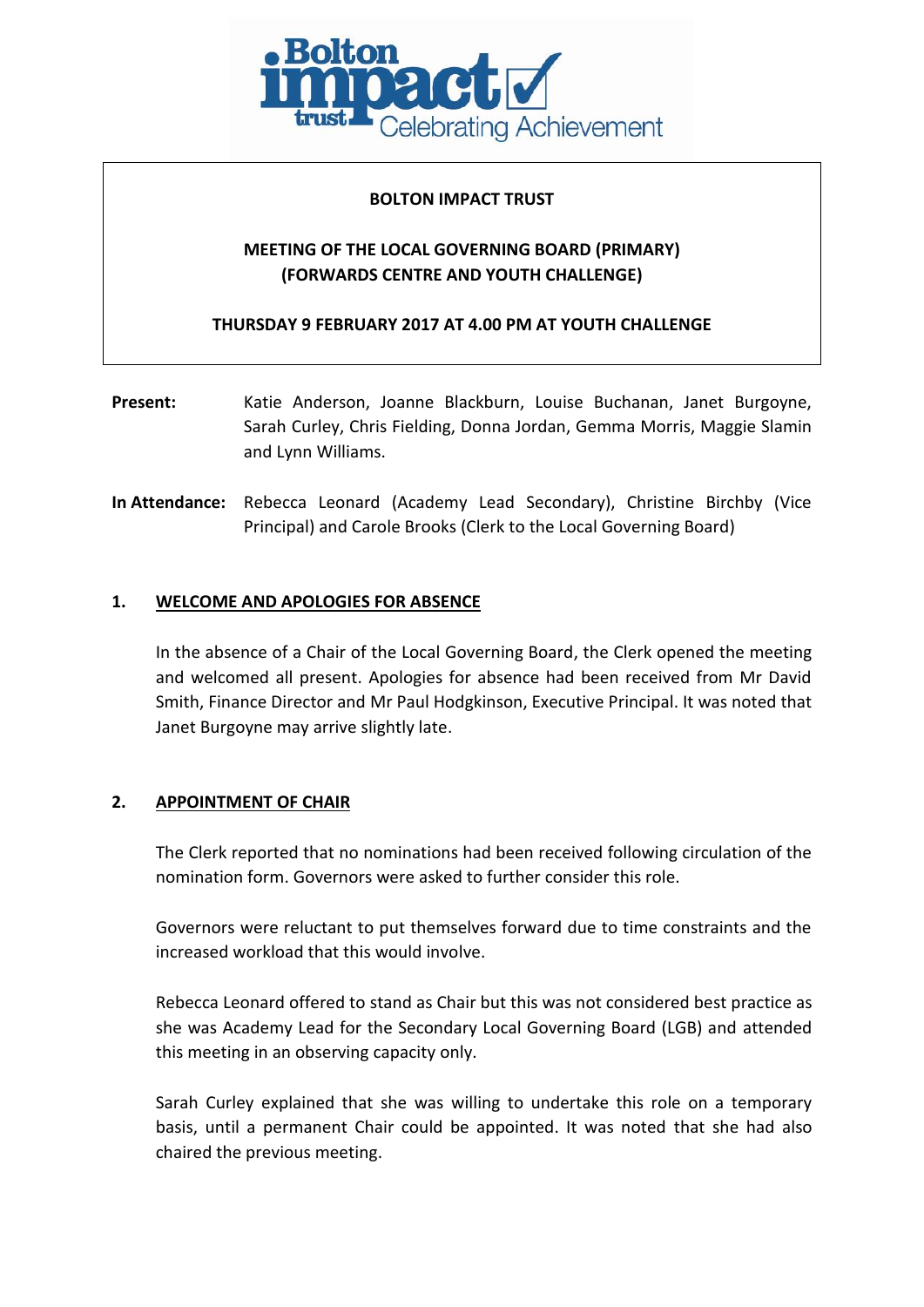The Clerk advised Governors that the term of office for both Chair and Vice Chair of the LGB was two years. Sarah Curley offered to stand in as Chair for this meeting initially or until the end of this academic year until a firm arrangement could be agreed. Governors were requested to further consider this role.

Maggie Slamin expressed an interest in the role of either Chair or Vice Chair but felt that further clarification on the role and the related responsibilities was required before she could commit; she was happy to shadow Sarah Curley as appropriate. Sarah Curley gave a brief explanation of the role and its related responsibilities.

Governors asked for clarification as to who was eligible to stand as Chair/Vice Chair as there were a number co-opted members, including staff and members from other school settings. The Clerk agreed to seek further clarification but felt sure that any coopted members were eligible to stand as Chair with the exception of anyone who was employed by the Trust, i.e. staff members.

- **Agreed:** That Sarah Curley be appointed Chair of Local Governing Board (Primary) until the end of the academic year 2018, at which time this matter would be reviewed unless another eligible Governor came forward at the next meeting.
- **Action:** The Clerk to confirm the eligibility of the role of Chair agenda item for next meeting.

# **SARAH CURLEY IN THE CHAIR**

### **3. APPOINTMENT OF VICE- CHAIR**

Governors were asked to appoint a Vice Chair of the LGB (Primary). Governors discussed this matter and felt that once the appointment of Chair had been finalised the appointment of Vice Chair could then be made.

**Agreed:** That the appointment of Vice Chair of the Primary LGB be made at the summer term meeting.

### **4. DECLARATION OF INTEREST**

### 4.1 Register of Business Interests

Any Governors not present at the last meeting were requested to complete the attached Register of Business Interests and return to David Smith before the end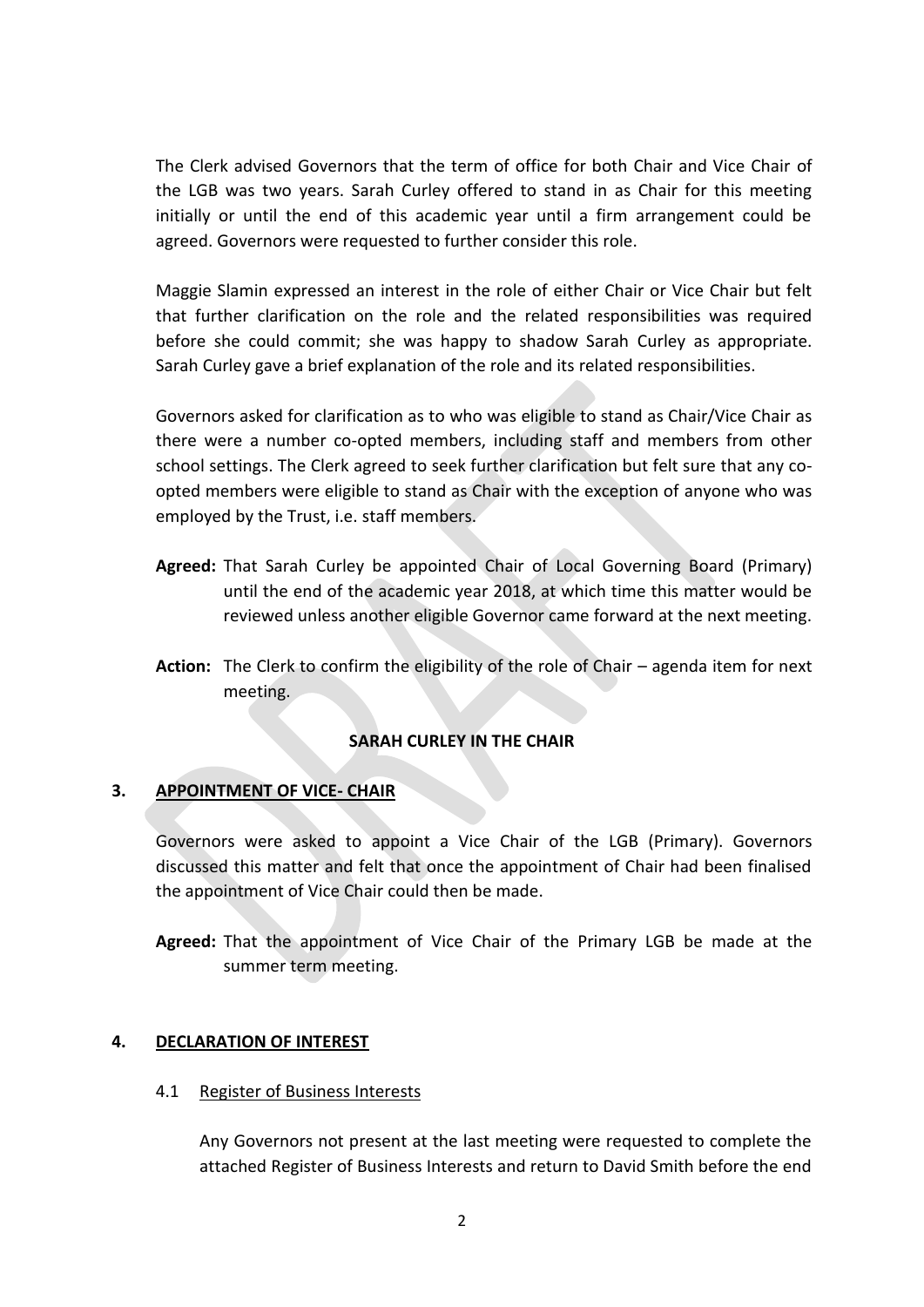of this meeting, to be stored at the Youth Challenge Centre. In the absence of Mr Smith ,Mrs Birchby offered to collect the necessary forms.

Those Governors duly completed the Register of Business Interest form.

**Action:** Mrs Birchby to forward all completed forms received, to David Smith, Finance Director, to be stored at the Youth Challenge Centre.

# 4.2 Declarations of Interest

No declarations of pecuniary interest or conflict of interest were made.

Mrs Burgoyne arrived at the meeting.

# **5. MEMBERSHIP / GOVERNANCE ISSUES**

The Chair referred Governors to the updated terms of reference that had been circulated with the agenda papers.

The following point had been removed from the Strategic Leadership section of the LGB's terms of reference, as had been discussed:

- *Ensure that safeguarding processes are effective across the Academy*

Governors wanted confirmation that this had been included on the terms of reference set out at Trust level. In the absence of Mr Hodgkinson, Mrs Birchby noted this query and offered to seek confirmation with a report back at the next meeting.

Governors further reviewed the updated terms of reference referring to the Personnel section. It was noted that 'Performance Management' had been duplicated and also referred to the EP (Executive Principal) as oppose the Vice Principal (VP) on both entries where it should read as follows:

- With the VP, carry out the Academy Lead's Performance Management.

### **Action:**

- i) Mrs Birchby to liaise with Mr Hodgkinson in respect of Safeguarding processes to ensure that this detail was now included within the Trusts terms of reference.
- ii) The Clerk to update the LGB terms of reference to remove the duplicated point in respect of Performance Management of the Academy Lead's And that it be the VP not the EP.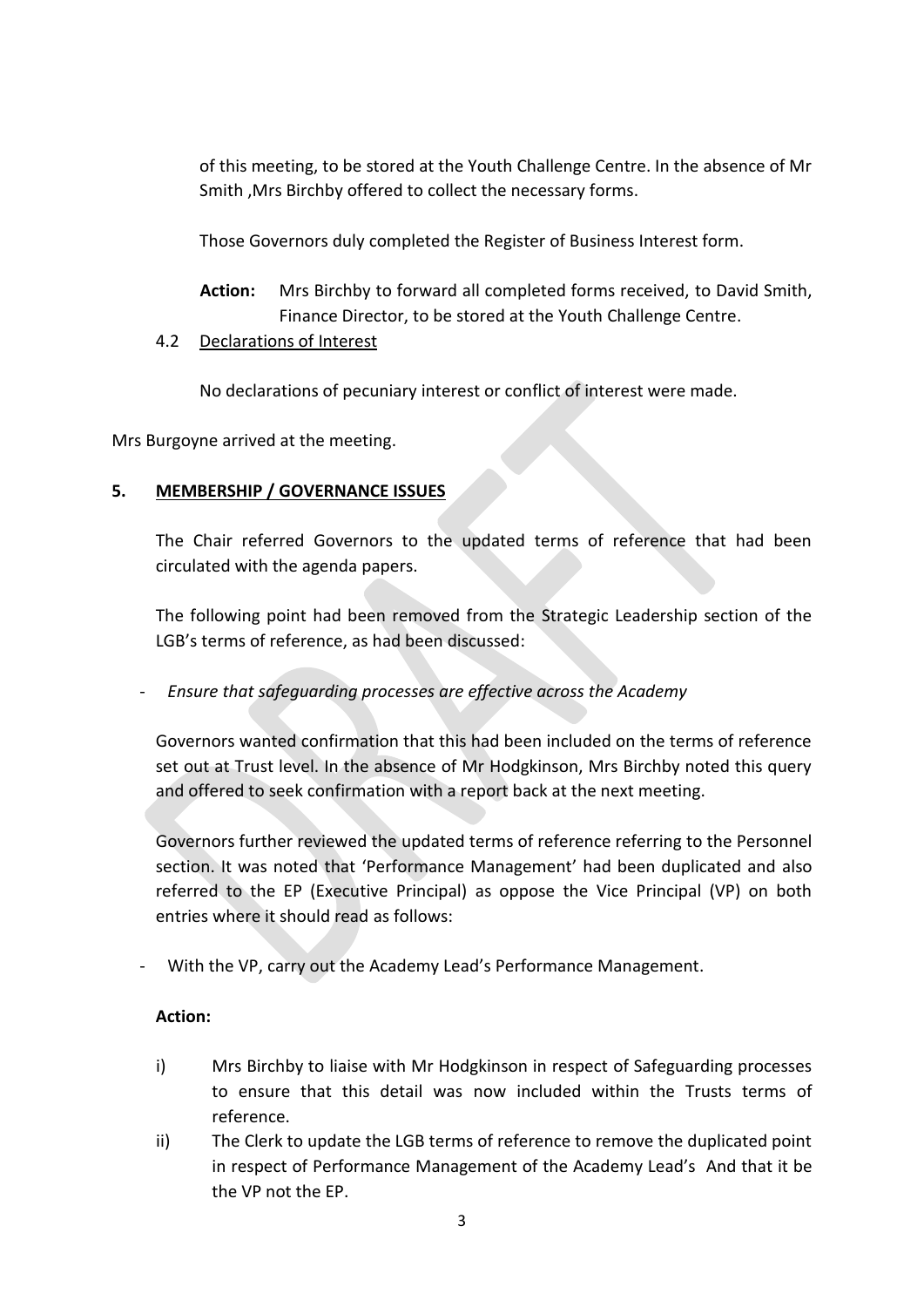### 5.1 Safeguarding Declaration

The Clerk requested that those Governors not present at the last meeting complete and sign the enclosed Safeguarding Declaration and return to Mrs Birchby before the end of this meeting, in the absence of Mr David Smith.

Governors completed the required forms and forwarded to Mrs Birchby.

**Action:** That Mrs Birchby forward the completed Safeguarding Self-Declaration forms to David Smith to be stored under confidential cover at the Youth Challenge Centre (Head Office of the Bolton Impact Trust)

### **6. MINUTES OF THE LAST MEETING AND MATTERS ARISING**

Governors had received a copy of the minutes of the last Local Governing Board (LGB) held on 16 November 2016.

Governors reviewed the minutes and discussed the actions and matters arising that were not included within the agenda for this meeting as follows:

### 6.1 Membership and Governance Issues

Further to minute number 5.1 SC referred to the list of Governors linked to specific roles and suggested that other Governors not listed may wish to 'shadow' to gain experience.

# 6.2 Skills Audit

Further to minute number 8.4, it was felt that in the absence of Mr Smith that this item be deferred to the next meeting.

**Action:** Clerk – Agenda item for summer term meeting including circulation of NGA Skills Audit questionnaire to all Governors.

### 6.3 Academy Lead Report

Further to the detail recorded in the minutes in respect of not having an Early Years Provision 'as yet'. Mr Fielding (CF) was asked to confirm if this was still the case. CF confirmed that the Primary Academy still did not have an Early Years Provision.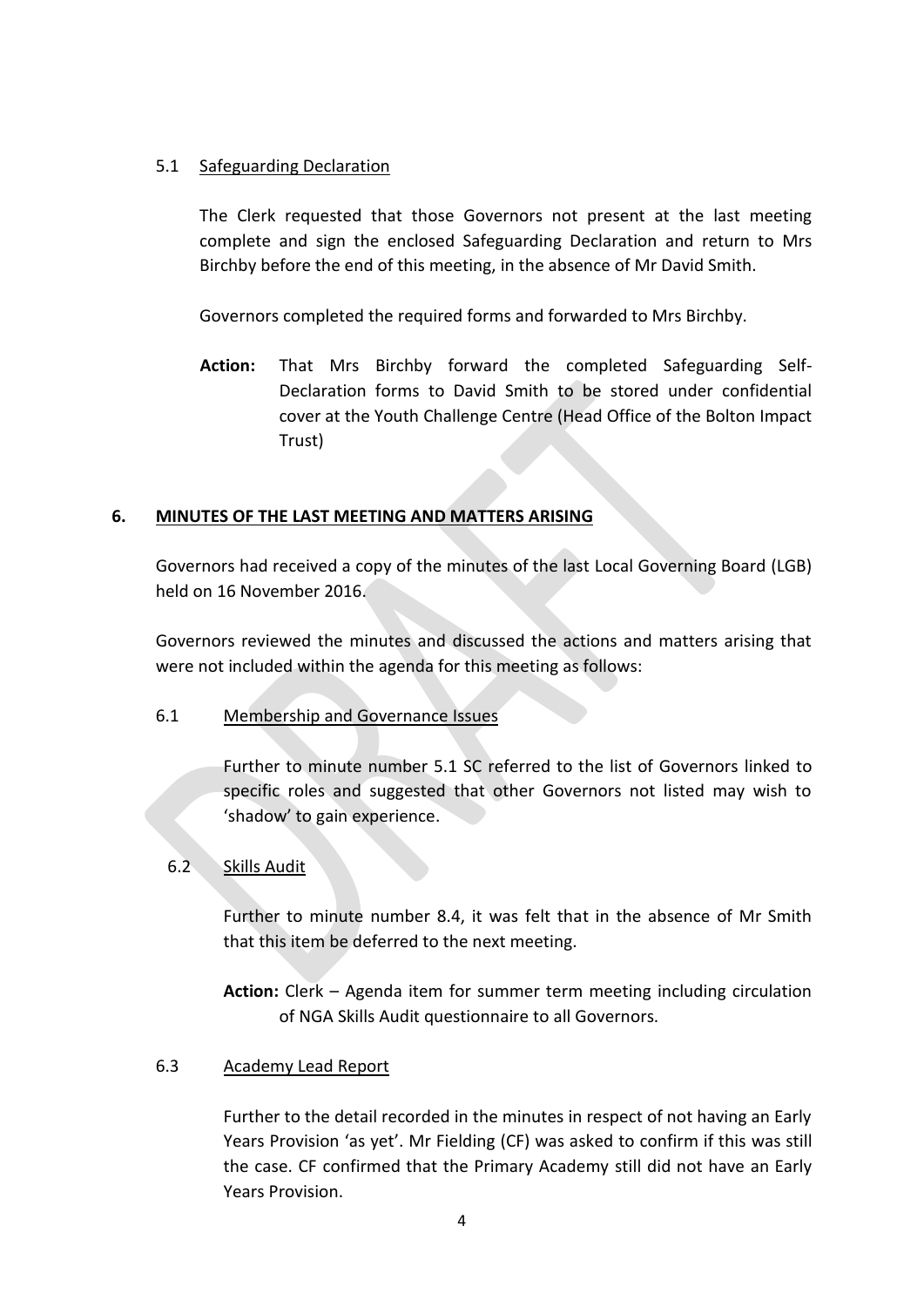### 6.4 The Academy's Offer/Protocols

This matter was an item on the agenda at 9.7 and was to be a standing item on all future agendas.

### 6.5 School Improvement Professional

Mrs Birchby confirmed that Mr Nick Pounds was the Academies SIP and that the Local Authority (LA) paid for his services.

### 6.6 National Database of Governors and Trustees

Further to minute 11, the Clerk asked whether the school had complied with the requirements for boards to provide information about their governance membership on the Edubase website.

In the absence of Mr Smith, Mrs Birchby was asked to confirm if this had been undertaken and if not to ensure that this would be completed as a priority, with a report back at the next Board meeting. Mrs Birchby confirmed that this was currently in the process of being completed. It was noted that Mr Smith, Finance Director had the responsibility to ensure that this was updated periodically.

- **Action:** That Mrs Birchby liaise with Mr Smith to ensure that governance membership information had been fully uploaded to the Edubase site, with a report back to Governors to confirm its completion.
- **Agreed**: To approve and sign as a correct record the minutes of the last meeting of the Local Governing Board held on 16 November 2016.

# **7. NOTIFICIATION OF ANY OTHER BUSINESS**

The following item of Any Other Business was reported:

- Working Groups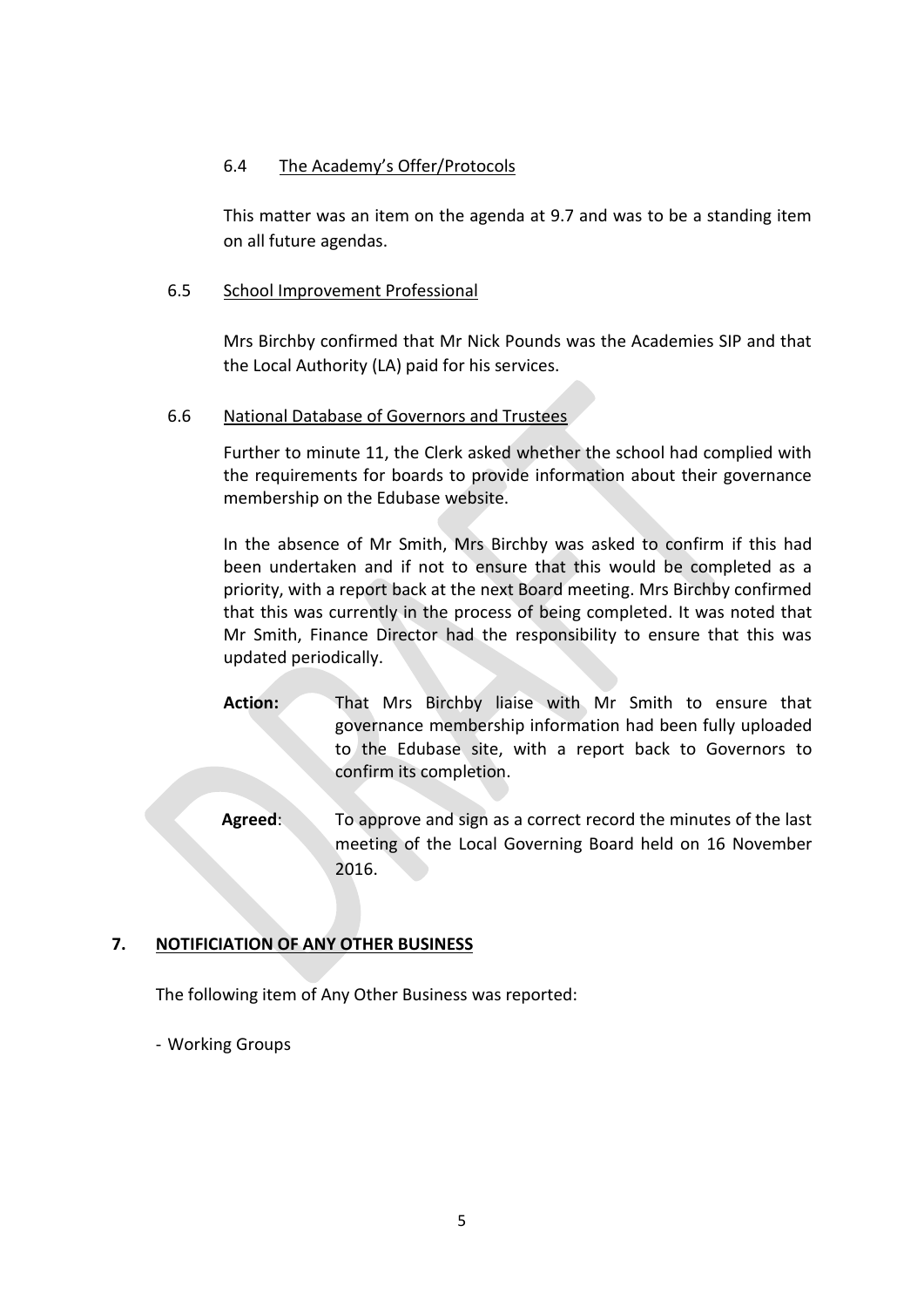### **8. NOMINATED GOVERNOR REPORTS**

### 8.1 Chairs Briefing

The Clerk reported that the Spring term Chairs' Briefing meeting had been held on Monday 30 January 2017. In the absence of a Chair of the LGB at that time, the Clerk reported that the following matters had been highlighted:

- **•** Spring Term Meeting Updates
- **•** Statutory Information on Schools Websites
- Pay Review and Performance Procedures
- Strategic Planning 2016/1

### 8.2 Primary Partnership Governor's Report

The Clerk asked if the LGB had appointed a Partnership Governor to attend the termly briefings. It was confirmed that this position was currently vacant and Governors were asked to consider this position. The Clerk briefly explained the role and its related responsibilities.

Katie Anderson (KA) volunteered to undertake this role and report back to Governors, as appropriate, following the next meeting.

The Clerk reported that the last Primary Partnership meeting had been held on Monday 6 February 2017, where the following matters had been highlighted:

- Health & Safety: Responsibilities and Monitoring for governors Frank Warren, LA Health & Safety Team
- Communicating with Stakeholders Carol McDermott, Governor Trainer, NLG
- **Agreed:** That Katie Anderson be the Primary Partnership Governor representative.
- **Action:** The Clerk to forward details of the date and time of the next Partnership briefing to Katie Anderson.

### 8.3 Link Governors Report on Training / Recent Training undertaken

The Clerk noted that further to agreement at the autumn term link governor briefing, the Governor Services Team would now provide a certificate for the full board detailing the LA training attended throughout the previous this term. This was the preferred option as opposed to individual certificates and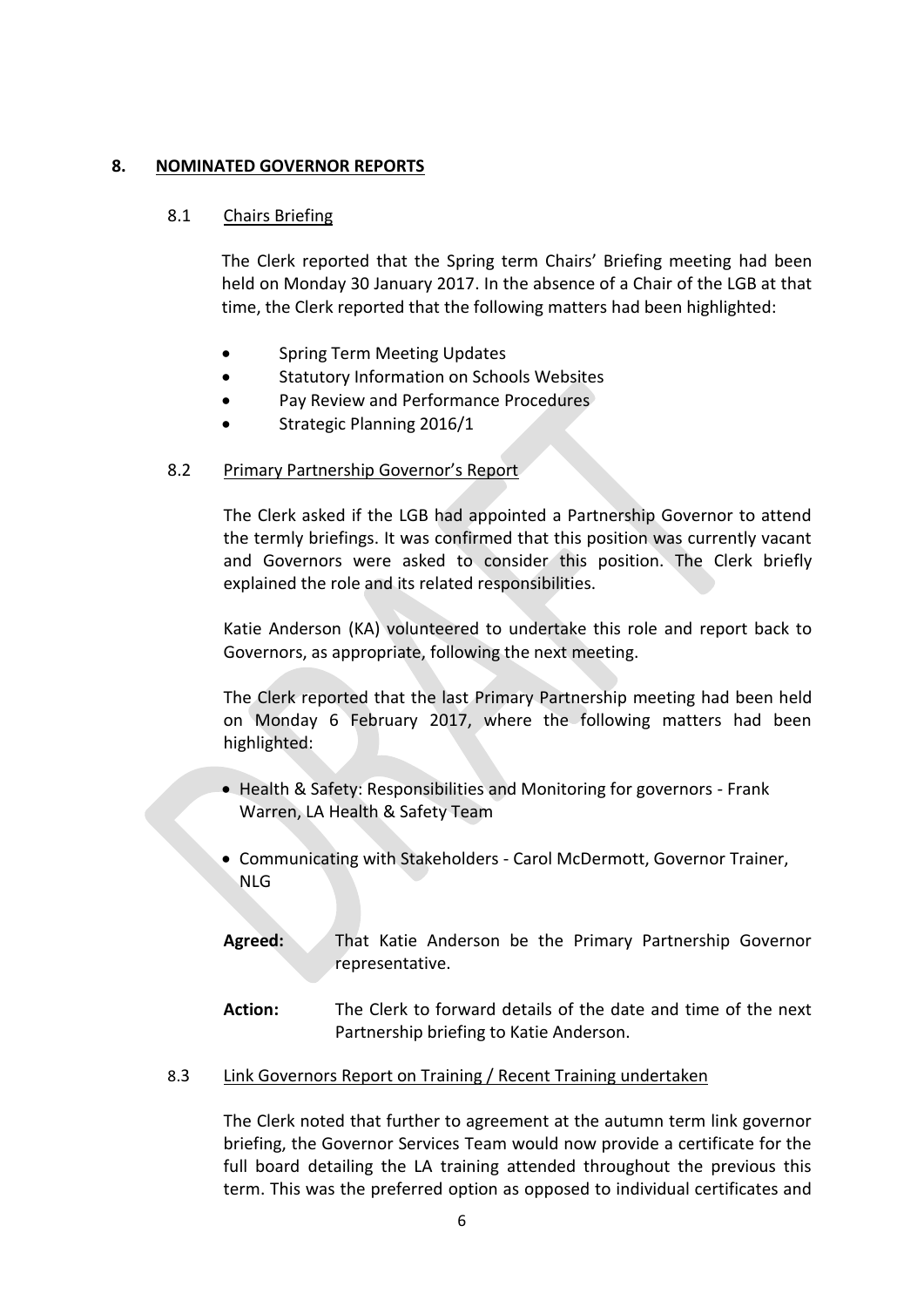enabled the school to retain a composite record of training attended for school and inspection purposes.

The Clerk asked if the Academy currently had a Link Governor for training. It was confirmed that this position was currently vacant. Rebecca Leonard (RL) offered to take up this responsibility if it was deemed appropriate in her capacity as observer for this meeting.

The Clerk noted that she would prefer to check this matter with the Governor Services Manager, as whilst RL was Academy Lead for Secondary Academy and worked closely with the Primary Academy Leads, she attended LGB meetings of the Primary Academy in an observing capacity and was unsure if this would be deemed appropriate.

The Clerk informed Governors that information and details of all Courses and available training was available via the Governor Exchange site and also in the training booklet provided at the meeting. It was noted that the Governor Exchange site provided a wealth of information for Governors and recommended that this be accessed regularly.

Governors were requested to review the training available and to contact RL to arrange their requests. RL noted that she would co-ordinate with Mr Smith to arrange booking arrangements.

**Agreed:** That RL be appointed as the Link Governor for training following clarification and confirmation being sought by the Clerk.

### **Action:**

- i) The Clerk to clarify if RL is eligible to be the link Governor for training.
- ii) The Clerk to forward the link to access the Governor Exchange website to all Governors.

# **9. ACADEMY LEAD REPORTS TO LOCAL GOVERNORS**

### 9.1 Forwards Centre

A copy of the Academy Leads report for the Forwards Centre had been circulated with the agenda papers for Governors review and information. CF presented his report where the following key areas had been highlighted:

- Capacity and Pupil Movement
	- Termly intake Total pupil numbers
- Pupil Destinations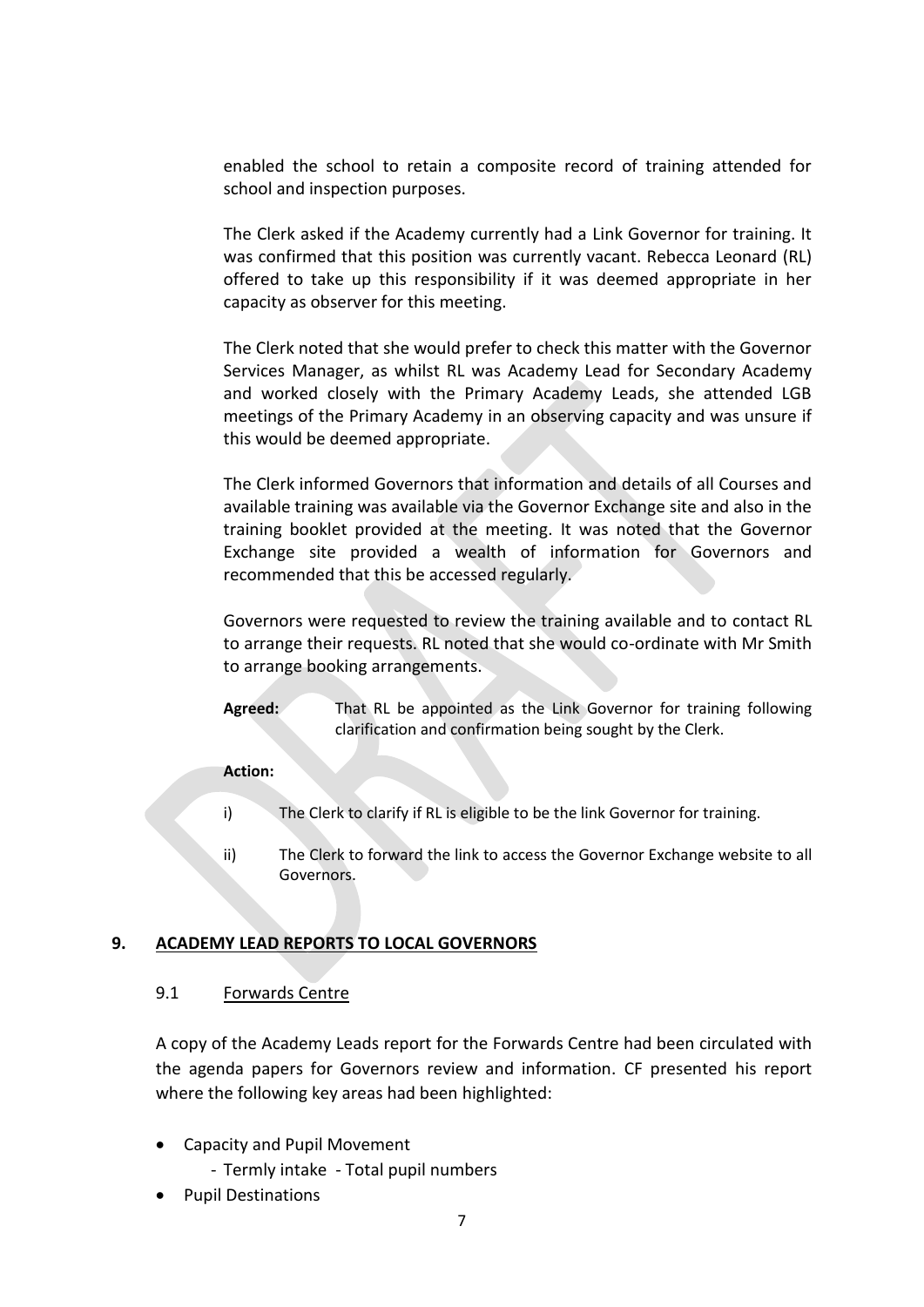- Safeguarding
- Health and Safety
- Pupil Outcomes
- Academic
- Attendance
- Pupil Behaviour
- Quality of Teaching
- Personnel
- Looked After Children
- Children Missing Education
- Impact on Performance Management

Further to the details provided questions were invited and additional information was provided as follows:

# Capacity and Pupil Movement/Pupil Numbers

A Governor referred to the issue of capacity if pupil numbers reached the maximum at 45 and asked what would happen in this situation. Mr Fielding noted that alternative provision would have to be provided in these circumstances.

# Pupil Destinations

It was important to ensure that the correct provision was accessed and that the Academy worked very closely with the LA and other agencies such as Educational Psychology in ensuring these matters are addressed effectively.

Miss Jordan apologised for having to leave the meeting at this point due to a prior arranged appointment.

# Health and Safety

CF reported that the Academy bought into the LA Corporate Property Services (CPS) service level agreement (SLA) to ensure that all elements of Health and Safety were reviewed and that all statutory matters were checked and effectively addressed as appropriate. Termly meetings with a representative of the service provision were held with a report compiled.

Governors asked whether the Health and Safety report should be forwarded to members of the LGB or if it should be presented to at Trust level. It was felt that this matter required further clarification.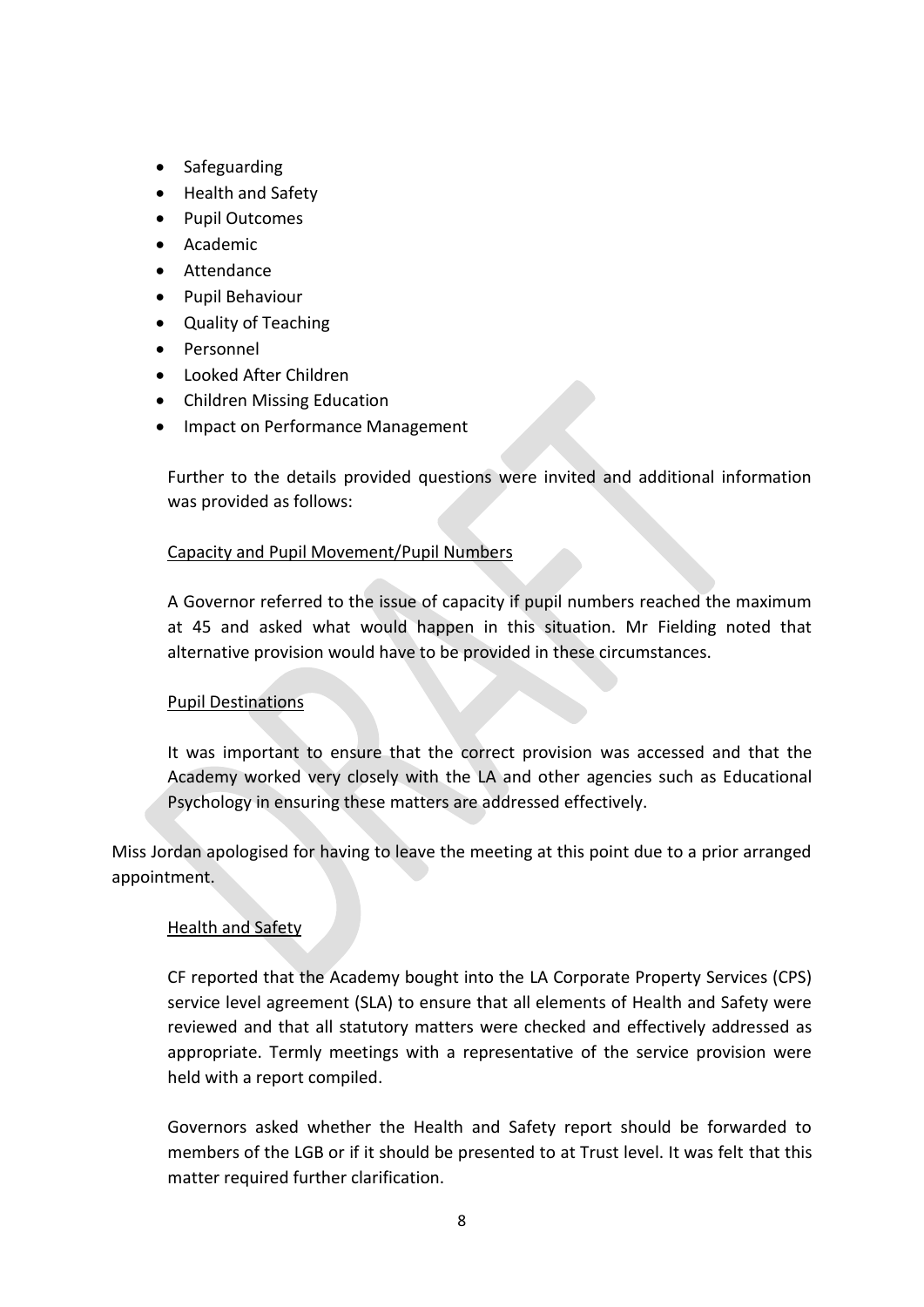SC confirmed that Gemma Morris (GM) was the Link Governor for Health and Safety and suggested that she liaise with the academy leads to present a Health and Safety report at each meeting and also provide information following the termly meetings with CPS.

Lynn Williams (LW) noted the importance of ensuring that the building was compliant. CF confirmed that it was as nothing had been highlighted at the last meeting.

The Clerk referred to a school setting where regular Health and Safety walks were undertaken by a member of staff and the link Governor in order to compile and present a report of their findings at the following LGB meeting.

Governors discussed the need for clear lines of responsibility and the need for all safety checks and policies to be in place across both the Forwards Centre site and also the Youth Challenge site. CF noted that the Roscow Fold site bought into the corporate property SLA in order to ensure that all legionella checks were undertaken and recorded as required. CF confirmed that he was currently in the process of completing a Health and Safety Policy.

### Invacuation Procedures

CF reported that he was currently in the process of compiling an appropriate Invacuation policy. It was noted that both evacuation and invacuation procedures would be undertaken on a termly basis and that a report from the spring term would be given at the next meeting.

# Pupil Outcomes

Further to the depth of information presented within the report, Governors were informed that following discussions with the LA SIP, it had been confirmed that the assessment procedures and strategies in place were sound and robust. It was noted that the children in the Forwards Centre had significant barriers to learning and whilst they had not met the National expectations they had made progress within their own individual circumstances. It was difficult to quality assure and compare against national standards in these circumstances and that all pupils were attaining lower than their chronological age.

CF referred to inconsistencies and evidence provision. Governors were informed that a draft report had been compiled by the SIP following his recent moderation visit. Book scrutinies had been undertaken and an evidence sheet compiled. It was noted that the moderation visit had been a very robust and rigorous process with a number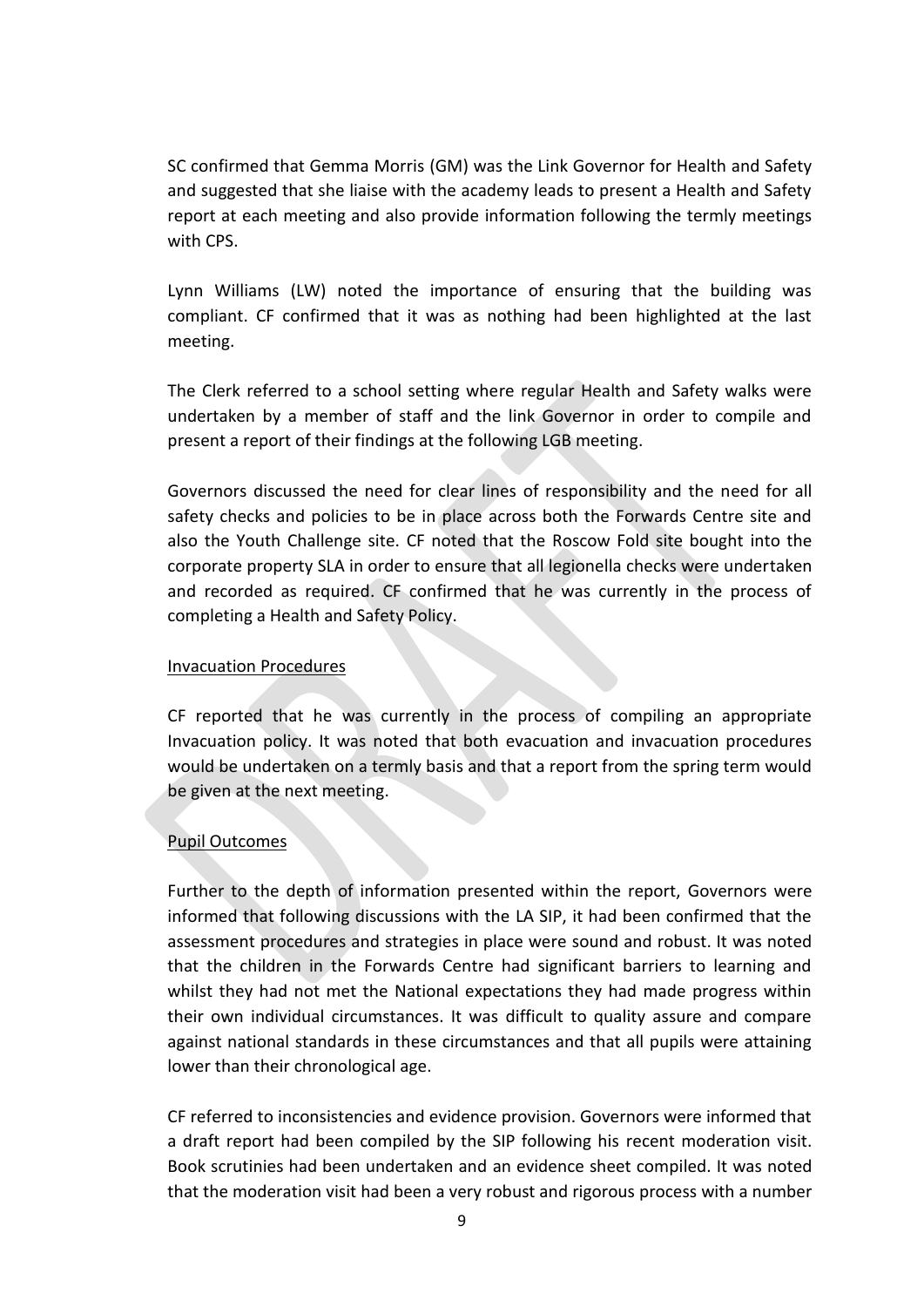of very good suggestions and recommendations made. Governors were assured that these recommendations were currently being addressed and actioned.

**Action:** CF to further report on the actions undertaken following the moderation visit at the next meeting in the summer term.

#### Pupil Premium Grant (PPG)

Governors discussed PPG funding and if PPG is received to support all pupils attending the Forwards Centre. CF explained that PPG is received based on pupil numbers for the previous year and that the necessary interventions were put in place to support all pupils with barriers to their learning. Details of how the funding was spent, was also required to be published on the Academy website.

#### **Attendance**

Currently attendance figures stood at 93.6%. It was noted that this figure was required to be refined. It was also noted that a number of sessions are lost due to the nature of the children including attendance at CAMs and other appointments required to support their individual needs. It was hoped that attendance figures could be provided in the future taking these sessions into account to give a more accurate attendance figure.

### Behaviour

Further to the report provided, CF commended the staff at the Forwards Centre for their effective management of the extreme behaviour presented within the Academy. Behaviour provision maps were in place and tracked for each pupil in an effort to remove any behavioural barriers. There were many incentives provided to encourage good behaviour. A record of all incentives and interventions was required to be kept in order to evidence the impact. It was noted that as pupils moved on it was important to be able to provide evidence in order to protect the next setting.

CF also reported that a copy of the final SIP report would be forwarded to all Governors as soon as it was available.

The Chair thanked CF for his very thorough and detailed report.

**Agreed:** that the Primary Academy Lead's report be received by the LGB, with thanks.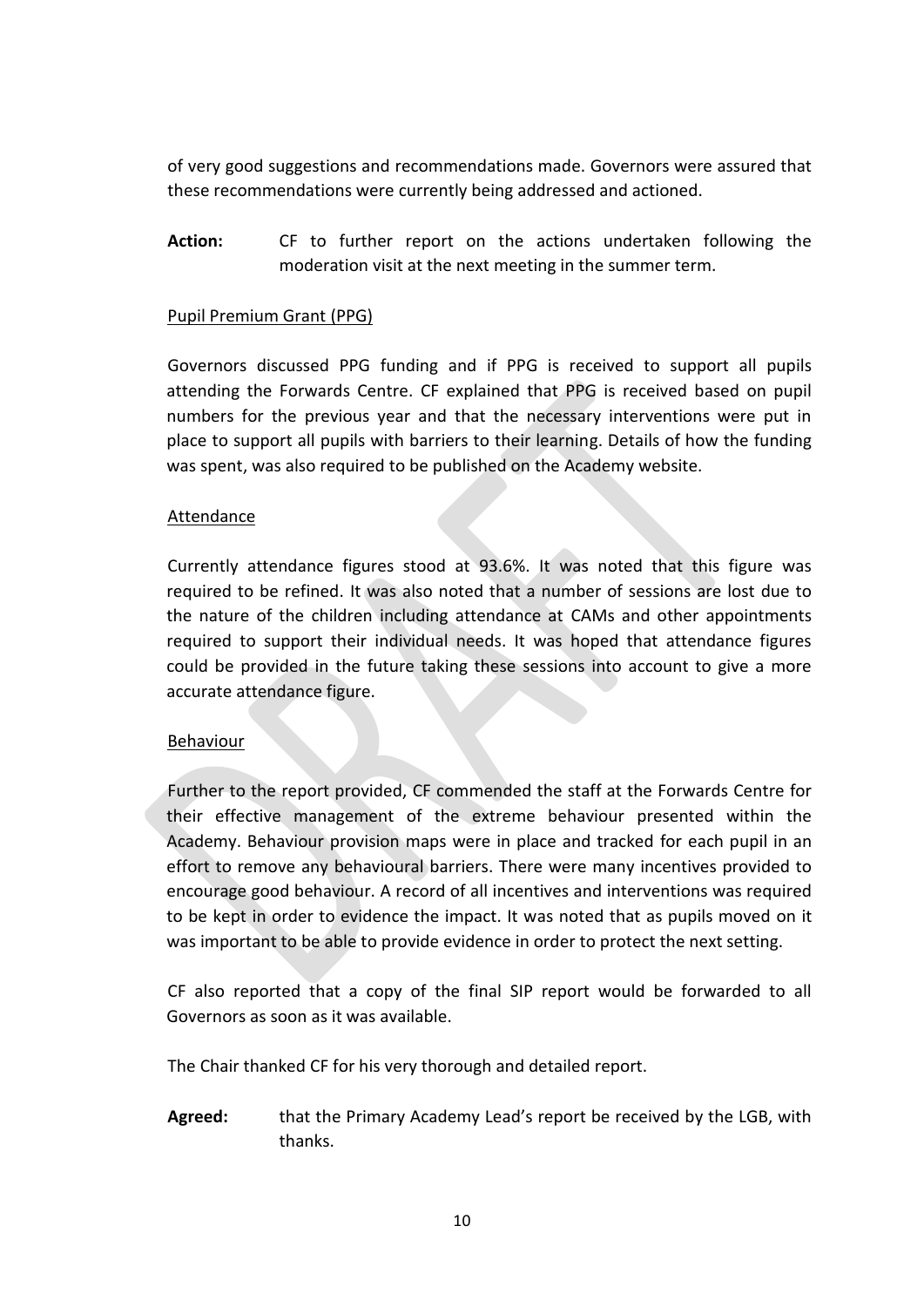The Chair requested that Mrs Buchanan (LB) present her report on behalf of the Primary Youth Challenge Academy.

# Primary Youth Challenge - Academy Lead's Report

LB presented her termly report to the LGB giving an in depth report of all areas. It was noted that this report had not been circulated with the agenda papers but had been submitted to the Trust. This would be emailed to all Governors at the earliest opportunity following the meeting. The report included detail in the following areas:

- Capacity and Pupil Movement
	- Termly intake (autumn 16) Total pupil numbers
- Pupil Destinations
- Safeguarding
- Health and Safety
- Pupil Outcomes
- Academic
- Attendance
- Whole cohort ECM Improvement
- Pupil Behaviour/strategy usage
- Quality of Teaching
- Personnel Issues
- Curriculum
- Stakeholder satisfaction
- Parental Questionnaire September December 2016
- Pupil survey analysis
- School Evaluation analysis
- Staff Questionnaire
- Looked After Children
- Children Missing Education
- Report on Impact on Performance Management

Governors were guided through the report with additional information and discussion being made in respect of the following areas:

# Pupil Destinations

Governors discussed the LA Panel protocol expressing that they felt that the current methods were not necessarily meeting the needs of the pupils or the school. It was felt that this was an on-going issue across the service as a whole and that further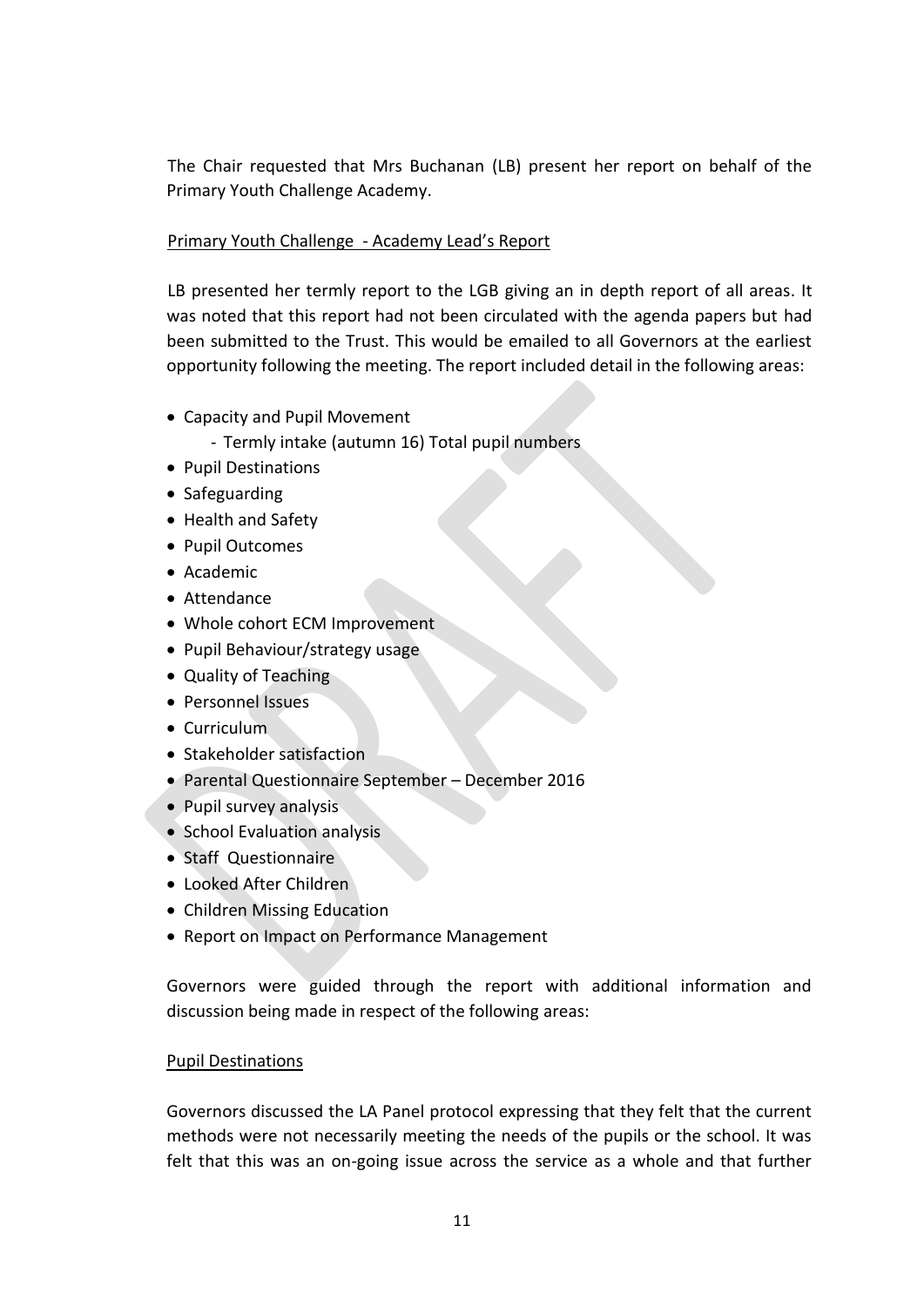discussion in respect of the offer and placement process was required. A fair and equitable process was required.

**Action:** Sarah Curley to further discuss the offer and protocols for placement with Dr T Birch and report back as appropriate.

### Pupil Outcomes

Governors were informed that a rigorous review of the service had been undertaken as would be indicated within the SIP report. There had been a focus on KPI Data (Key Performance Indicator) and academic but it was felt that other areas were also required to be taken into account. It had been good to have the scrutiny and the need to improve in certain areas highlighted.

### ECM Improvement

A questionnaire had been undertaken to give focus to mentors to target the required support. It was felt to have been a good method of pupil assessment.

#### Behaviour

Behaviour targets had been set and the evidence reporting was good. Assessment handovers were undertaken on a daily basis to review progress and inform the appropriate future pathway. Governors were informed that sanctions were in place and if they were not working effectively the information and supporting evidence as logged in order to review new and future practices for them.

### Quality of Teaching

This was to be a focus for this term

### **Safeguarding**

Further to the report LB noted that there were two pupils on the Child protection register. Governors were assured that regular contact with Jacquie Parkinson, LA Safeguarding Lead and also the Multi Agency referral panel regarding any concerns.

SC referred to 'Operation Encompass' and asked if the Academy had signed up to this service. It was explained that the Safeguarding Board contacted schools in order to give them prior warning and make them aware if there had been any safeguarding issues or issues of domestic violence in the home of any individual pupils. CF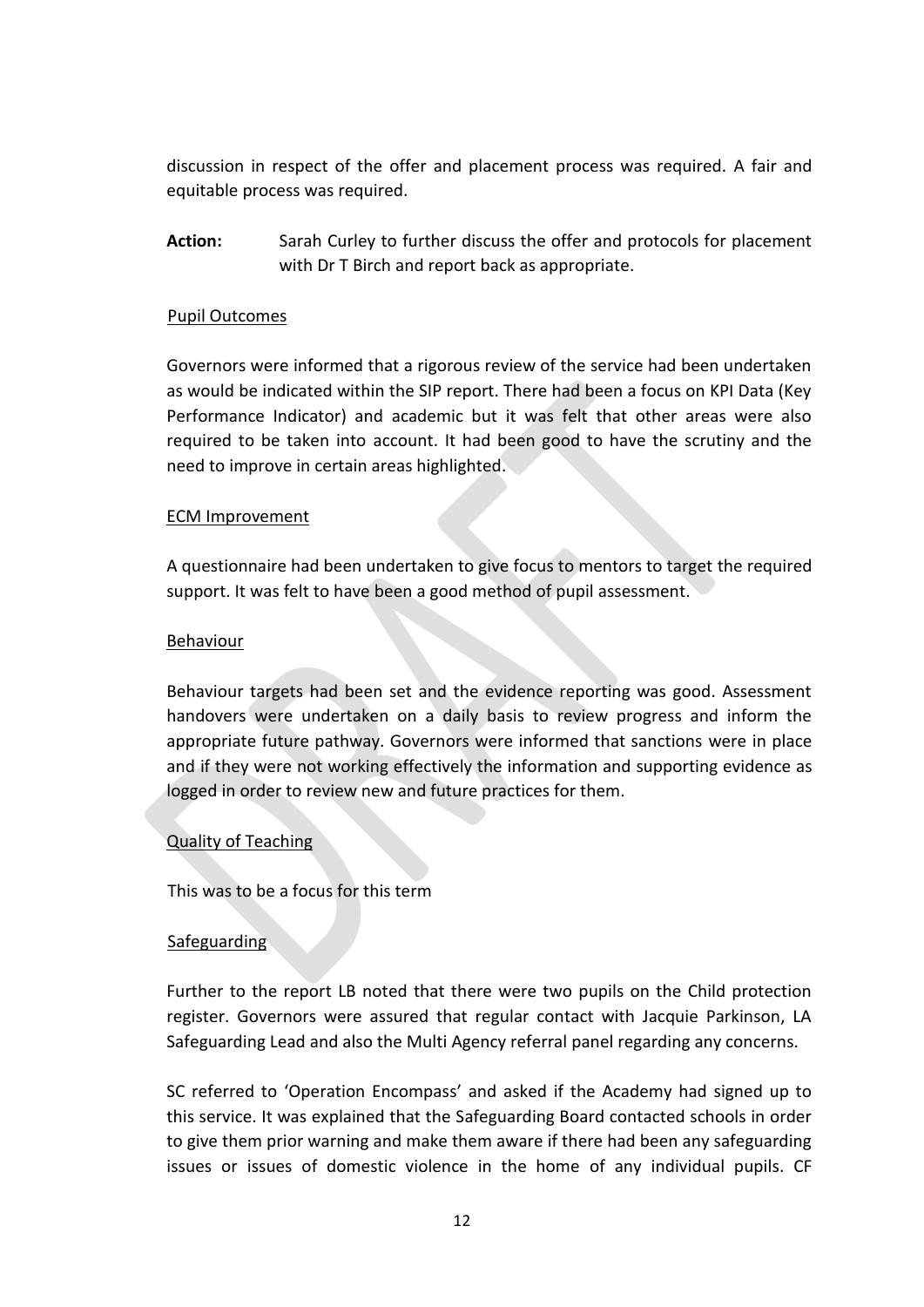confirmed that the Forwards Centre had signed up to this service but was unsure if the other areas within the Trust were.

Mrs Birchby referred to CPOMS as a recommended method of recording and monitoring any safeguarding issues. It was noted that CPOMS had been discussed at an Academy meeting held earlier this week; she was happy to investigate this and source any information with a report back to Governors if required.

**Action:** Mrs Birchby to further investigate CPOMS on behalf of the Trust and report back at the next meeting.

# Stakeholder Satisfaction

LB reported that surveys and questionnaires had recently been undertaken in order to gain knowledge of the satisfaction of all stakeholders. 98% parents had been satisfied. It was noted that some younger pupils had expressed that they felt unsafe due to the challenging behaviour presented by some of the older pupils. Governors were informed that the Youth Challenge site was split between Primary and Secondary and that some secondary pupils had tried to gain access to the Primary setting. Risk assessments had been undertaken and staff escort pupils around as and when required. The evaluation undertaken in school had been 100% positive of those that had returned the questionnaire; there had not been a 100% return.

SC thanked Louise Buchanan for her very informative and thorough report.

**Agreed:** That the Academy Lead report for the Primary Youth Challenge Academy be received with thanks

### 9.1 Review and approval of the Academy Self-Evaluation and Improvement Plan

### Forwards Centre

A copy of the SEF and Strategic Development Plan 2016/17 for the Forwards Centre had been circulated with the agenda papers for Governors review and information.

### Primary Youth Challenge

A copy of the Strategic Development Plan 2016/17 for Primary Youth Challenge had been circulated with the agenda papers Governors were informed that historically the Primary SEF had always formed part of the Secondary SEF for Youth Challenge. Therefore there was currently no individual SEF for the Primary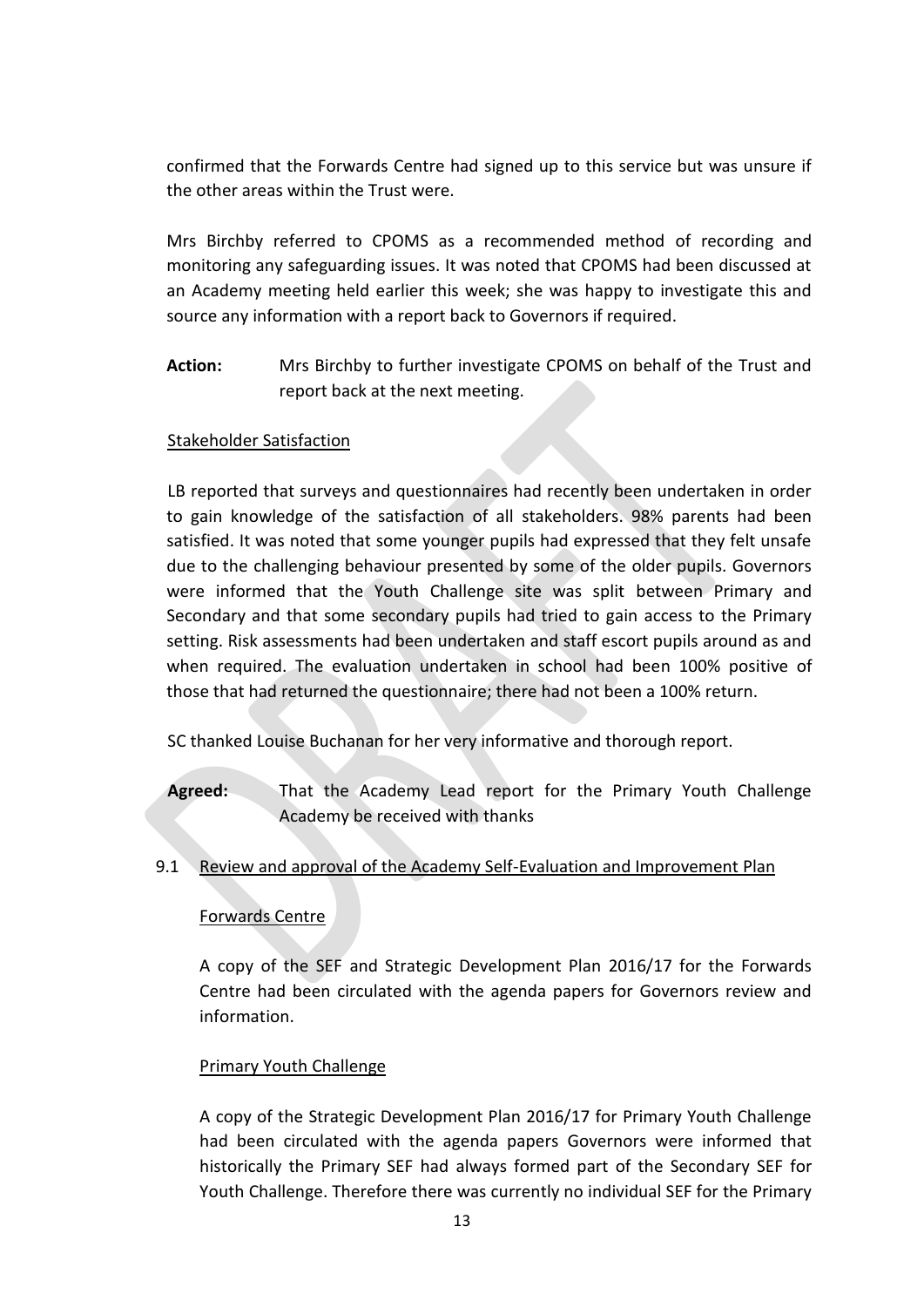section. This was currently work in progress, it was felt that a separate SEF was now required. However, if the setting was inspected by Ofsted the Current Primary SEF could be found as an appendix to the secondary SEF.

It was noted that if any liaison between the two academy settings was required, the Chair of the Secondary Academy for Youth Challenge was Heather Carr.

# **Agreed:**

- i) That Governors receive and approve the following:
	- SEF/SDP 2016 Forwards Centre
	- SDP 2016/17 Primary Youth Challenge
- ii) That a report on the progress of compiling an individual SEF 2016/17 for Primary Youth Challenge be reported at the summer term 2017 meeting
- **Action:** Clerk to put further reporting required in respect of the Primary SEF on the agenda for the summer term meeting.

# 9.2 Visit by School Improvement Professional (SIP)

Details had been discussed in respect of the visit from the Academy SIP as part of both Academy Leads reports. It was noted that the visits undertaken by Mr Nick Pounds had been a very purposeful and robust moderation process with rigorous procedures undertaken throughout both the Forwards Centre and Primary Youth Challenge. The SIP report in respect of Youth Challenge had been circulated electronically to all Governors. It was hoped that the report for the Forwards Centre would be completed for circulation prior to the summer term LGB meeting.

# 9.3 Termly report on Children Looked After

It was reported that there were seven looked after children within the Forwards Centre and that the necessary support strategies were in place for these children.

There were currently no Looked After Children within Primary Youth Challenge.

- **Agreed:** that the termly report on the provision for Children Looked After be received and noted.
- 9.4 Termly Report on Attendance and Children Missing Education
	- 9.4.1 Primary Youth Challenge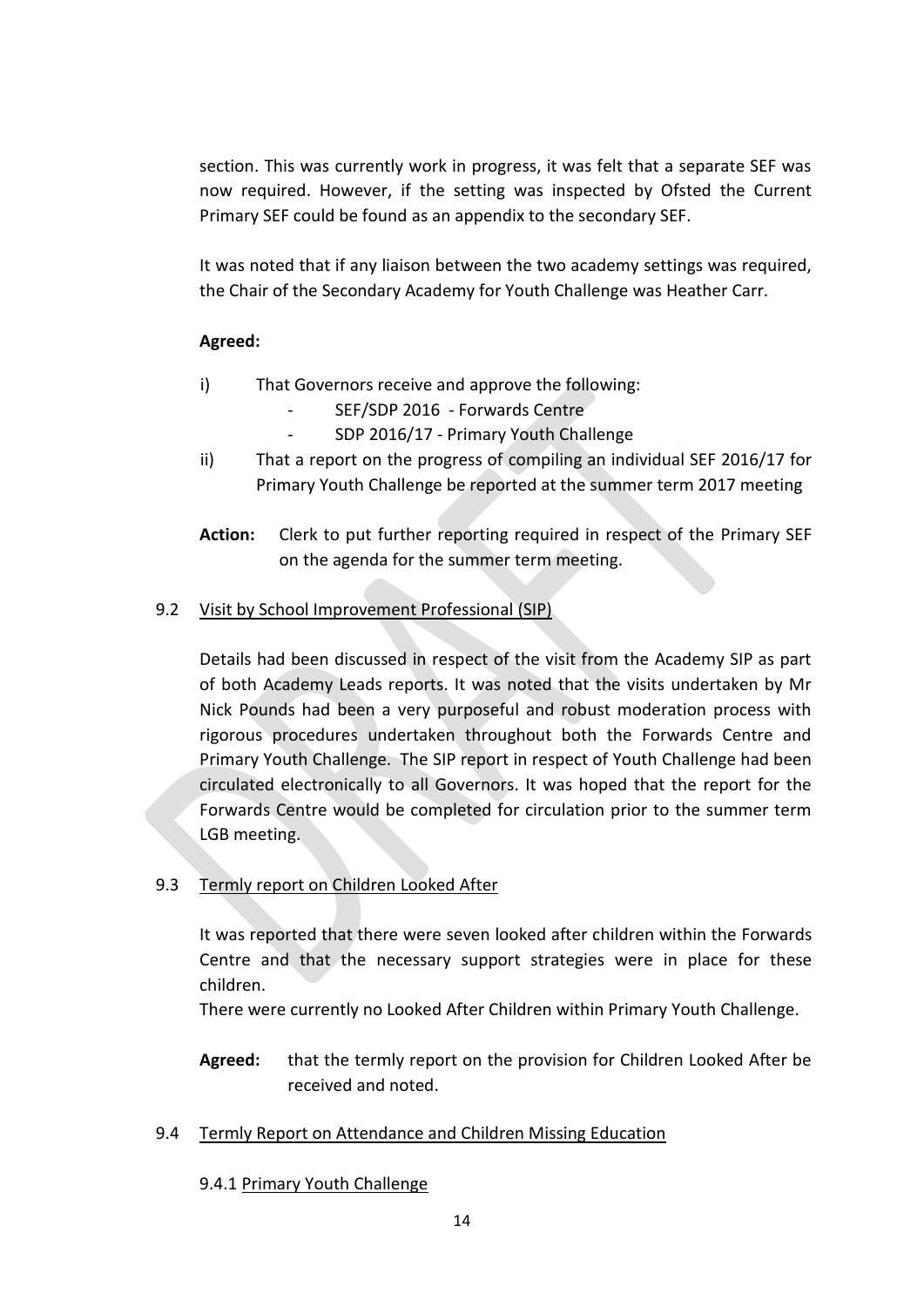It was reported that there had been no cases of children missing education in the Primary element of Youth Challenge.

### 9.4.2 Forwards Centre

It was reported that there had been one child missing from education within the autumn term and that the LA had been notified. Since then the Centre had been made aware that he had been located with evidence to show that he was attending a school in Ghana. The family had decided that this arrangement was better suited to his behavioural needs.

**Agreed:** that the report on 'Children Missing Education' be received and noted.

### 9.5 Current Financial Position

A copy of the financial monitoring report for Bolton Impact Trust 2016/17 had been circulated with the agenda papers in order to update the members of the Primary LGB with current financial information in relation to the Forwards Centre and Primary element of Youth Challenge. In the absence of Mr Smith, Finance Director, Mrs Birchby guided Governors through the report, It was noted that the projected deficit for Primary Youth Challenge stood at £142,00 and for the forwards centre £103,000. It was also noted that the projected deficit for the Trust as a whole stood at £475,000.

The report gave details of:

- The projected financial position by the end of this financial year 2016/17
- Central team Costs and Charges
- Analysis of Central Team Costs
- Proposals for addressing the projected financial deficit
- Conclusions
- Recommendations

Governors were requested to review the contents of the report and comment on the proposals set out to address the deficit budget.

Mrs Birchby referred to proposal 4.4 of the report indicating that whilst there was obvious concerns in the current financial position, Governors were to be assured that the Trust were currently in on-going communication with the LA and that further information would be provided to LGB at the earliest opportunity once the proposals had become clearer.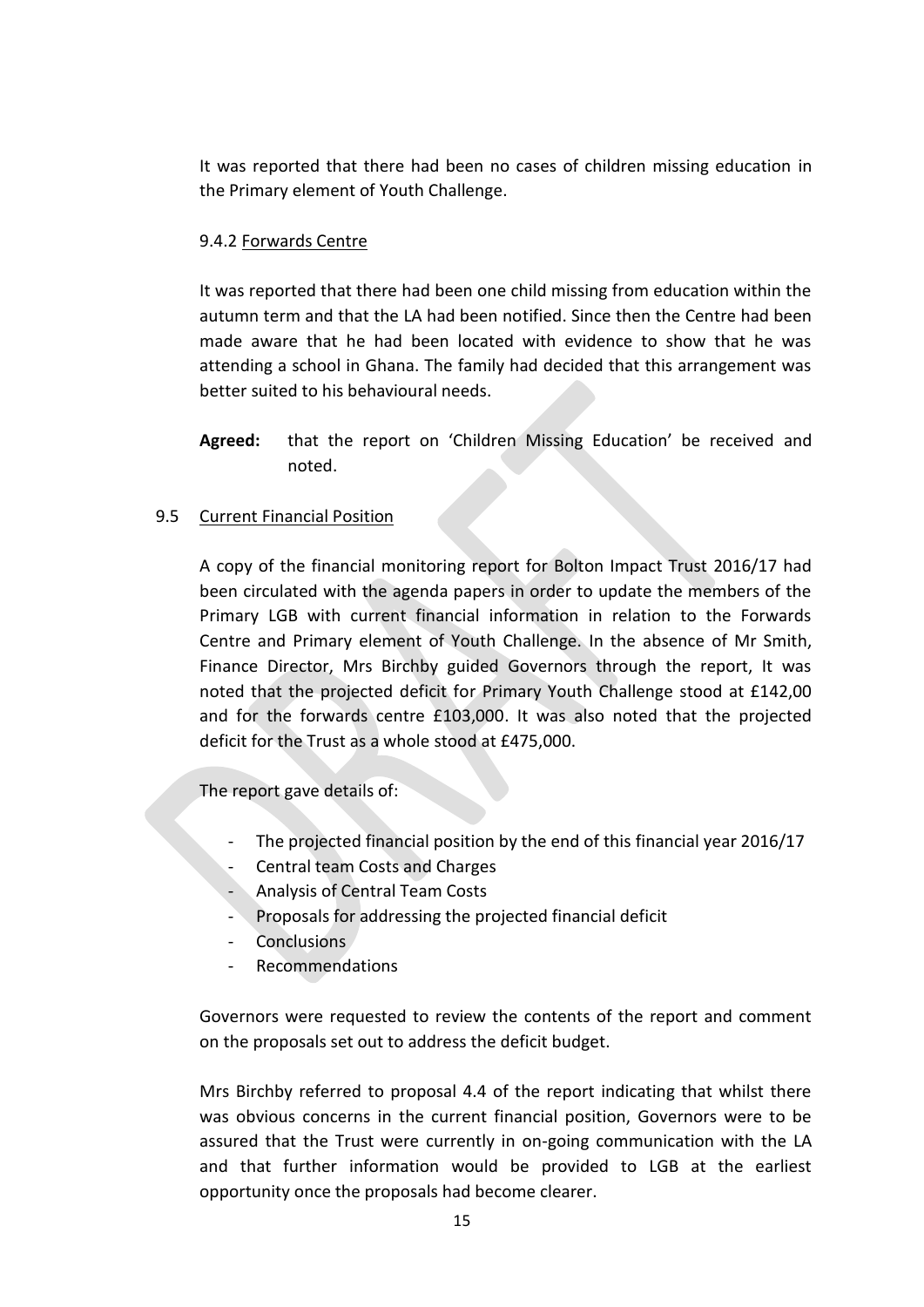Governors discussed this matter at length expressing great concerns as to what could be done to address the issues highlighted within the report.

A Governor asked at what point would the Academy reach 'crisis point'. RL assured Governors that from discussions held with Mr Smith and other LA senior representatives that this should not happen. There was a contingency in place, but it was hoped that this would not need to be used and that a review of savings and efficiencies would have to be undertaken from September 2017.

Governors further discussed this matter and the ways to make efficiencies. A Governor asked if the Academy was in receipt of funding from the DfE and High Needs funding. It was confirmed that they were in receipt of £10,000 from the DfE in addition to a 'top up' from the LA. It was felt that further clarification on this was required as the LA had based the value of the funding for this year on pupil numbers for last year and the service were supporting an increased number of pupils this year.

Mrs Birchby reported that the DfE were aware of the current financial situation and members of the Trust had met with the Regional Commissioner. There were aware that the financial position was not sustainable but this had not yet reached crisis point.

Mrs Birchby assured Governors that Mr Hodgkinson was attending weekly meetings with the LA , they needed to be sure that all income was being spent appropriately and that the necessary savings and efficiencies were being made. It was hoped that there would be a clearer picture and that further clarification could be given at the next LGB meeting in the summer term.

Governors discussed the current budget situation and requested that a report highlighting the current budget be presented at the next meeting

- **Agreed:** That Governors note the financial report.
- **Action:** Mr Smith to circulate a copy of the most current budget situation for Governors review, information and further discussion at the summer term meeting.

#### 9.6 Protocol/Offer

Further to the last meeting it was suggested that this be an item on the agenda for further discussion. The Chair suggested that Louise Buchanan and Chris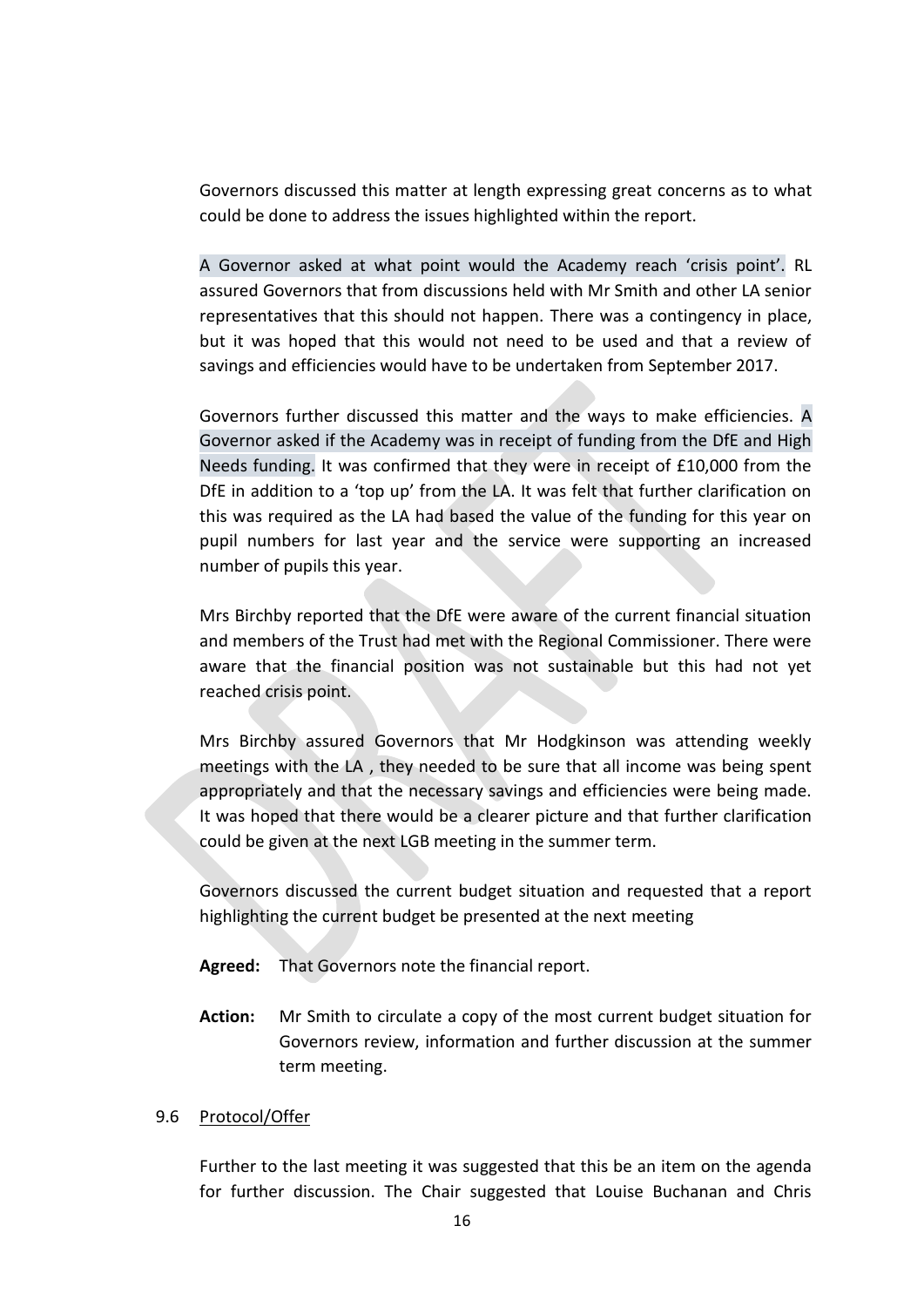Fielding, as Academy Leads meet with Paul Hodgkinson to obtain further clarification on the protocol and the offer with a report back to the LGB at the summer term meeting. This was agreed.

**Action:** The Academy Leads to arrange a meeting with Paul Hodgkinson to obtain further clarification on the protocols and exactly what the 'offer' entailed.

**Sarah Curley apologised for having to leave the meeting at this point and asked Lynn Williams to continue in the Chair.**

# **LYNN WILLIAMS IN THE CHAIR**

9.7 Policy Ratification

Further to the minutes of the last meeting it was agreed that the Executive Principal would meet with Academy Leads to set the format for the policy and procedure set up for the Trust and individual academies, details of which would be presented to the Trust Committees for approval and shared with individual local governing boards thereafter.

LW noted that there were a number of policies that had been circulated with the agenda papers requiring approval as follows:

- Health and Safety Agreement
- Teaching and Learning policy Youth Challenge
- Curriculum Policy Forwards Centre
- Safeguarding and Child Protection Policy.

It was noted that the Behaviour Policy that had been circulated with the agenda papers was intended for the Secondary element of Youth Challenge and therefore was to be disregarded for purposes of this meeting.

Governors had reviewed each policy and discussed a number of minor amendments to be made including:

- No reading Targets included in the YC Teaching and Learning Policy
- SMSC Section to be included in the Forward Centre Curriculum Policy, linking into the pastoral side

Governors referred to the Safeguarding and Child Protection Policy. It was noted that this was a 'Trust wide' Policy with individual sections for each Academy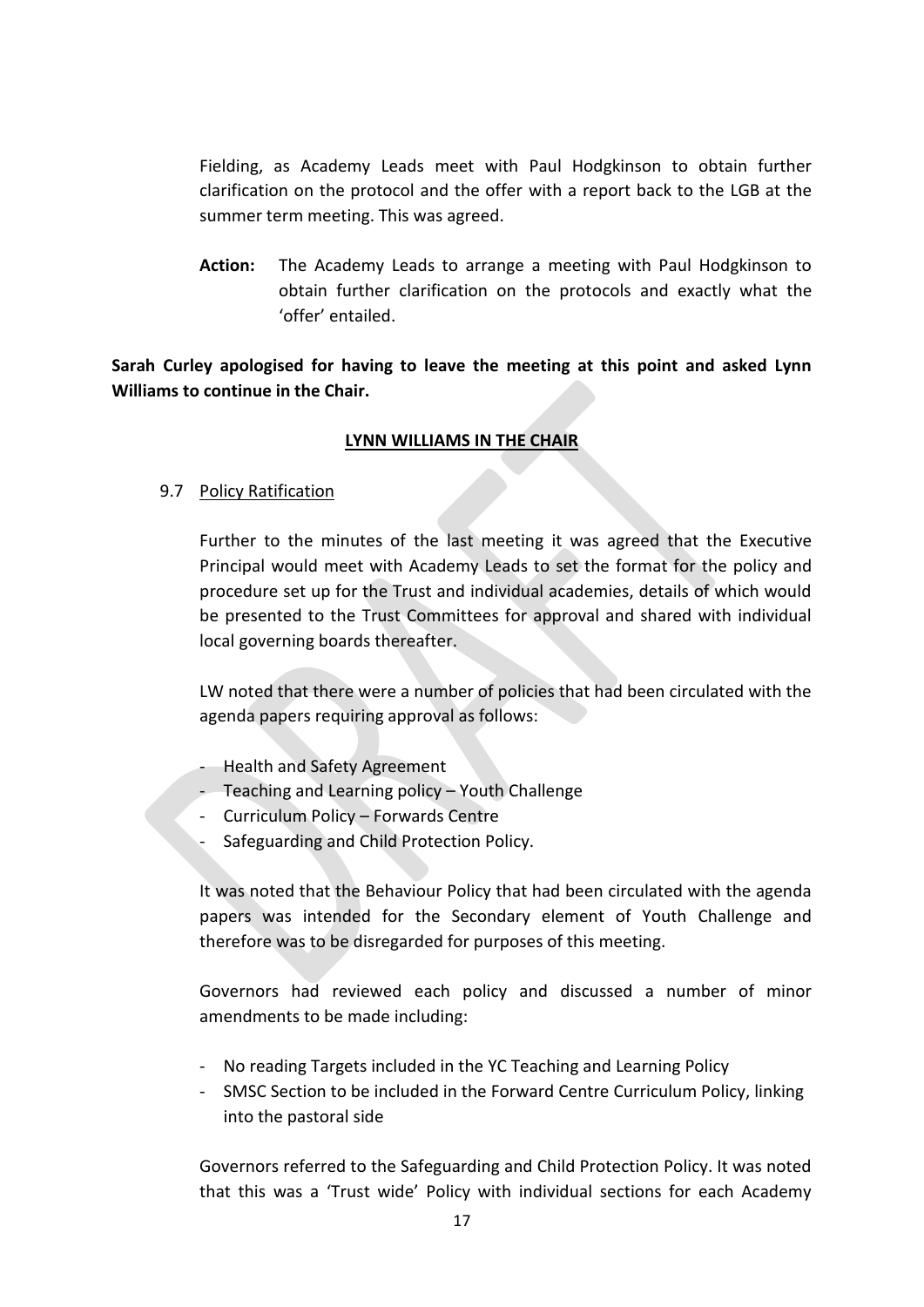including details of the Safeguarding Officer for each setting. This would require further amendment and ratification at the next meeting

Following discussion it was:

### **Agreed:**

- i) That the LGB ratify the following policies:
	- Health and Safety Agreement
	- Teaching and Learning policy Youth Challenge
	- Curriculum Policy Forwards Centre
- ii) That the Safeguarding and Child protection Policy be further amended by the Trust to include individual LGB elements for ratification at the summer term meeting.
- **Action:** Mrs Birchby to ensure that the Trust amend the Safeguarding and Child protection Policy to include specific areas pertinent to each Academy.

### **10. APPRAISAL PROCEDURES**

### 10.1 Appraisal Procedures for the Forwards Centre and Primary Youth Challenge

Further to the minutes of the last meeting it was agreed that reports in respect of appraisal procedures appraisal reports for the Forwards Centres and Youth Challenge be presented at this meeting by the academy leads. Details were highlighted within each Academy Leads report.

Mrs Birchby informed Governors that the appraisal process had taken place across both centres and tabled a copy of the report compiled following the process. It was noted that some members of staff were identified as requiring support; book scrutinies had been undertaken highlighting some areas requiring improvement. The key areas of focus across the trust were to improve Teaching and Learning.

A Governor asked if all teachers were specialist trained due to the behaviour issues presented by some pupils. It was confirmed that some teachers had a specialism but not all. There was no specific qualification required for behaviour teaching, some teachers had been recruited from main stream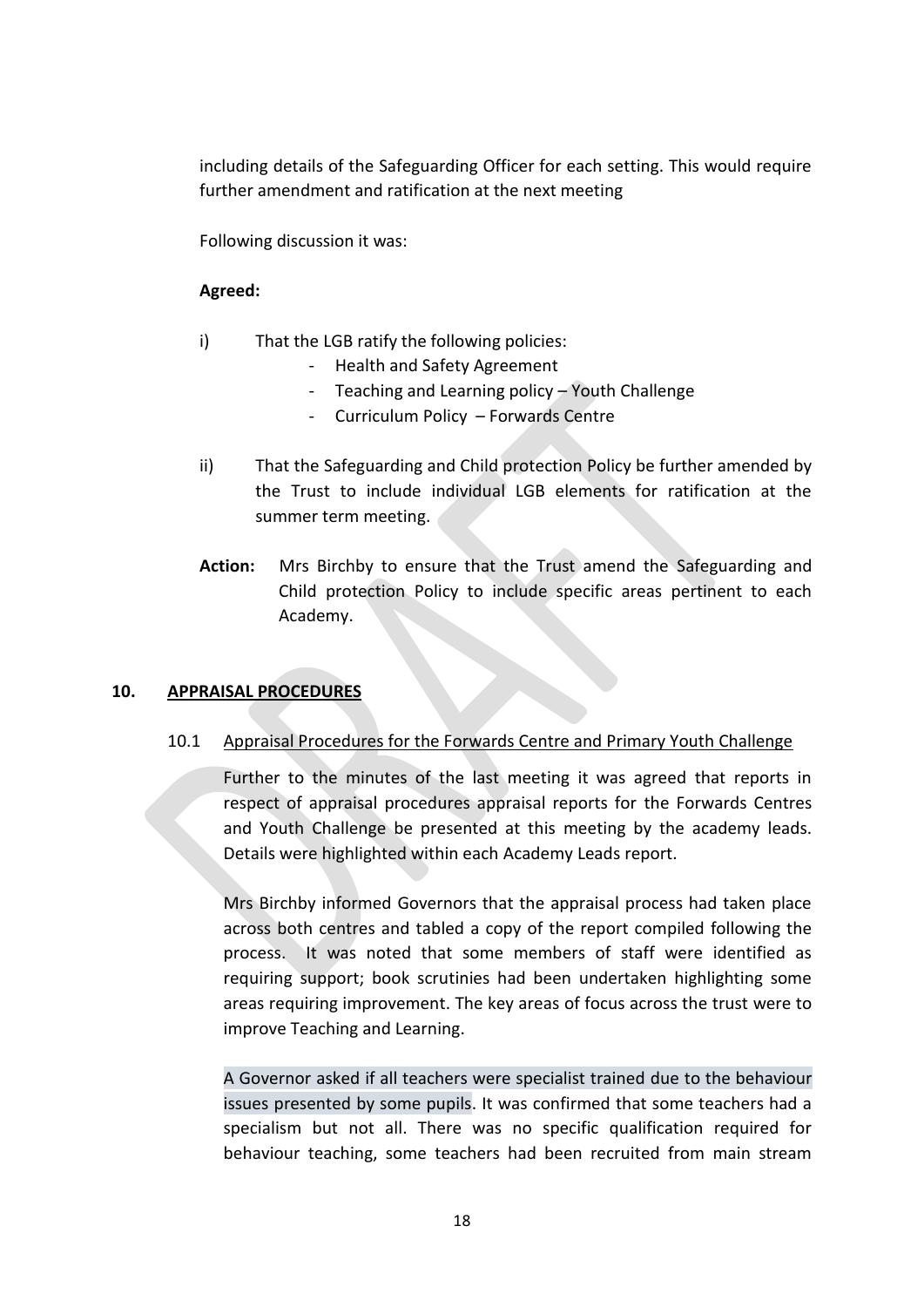settings and some from special school settings. It was confirmed that all teachers had achieved the required qualified Teacher status.

### 10.2 Appraisal procedures linked to the terms of reference/Pay Policy

Mrs Birchby reported that the Academy followed Bolton LA model Pay Policy. All pay recommendations made by the Academy leads would be presented to the Resources Committee, who planned to meet in March 2017.

A Governor queried:

- who ratified the pay decisions made and if there would be minutes of the meetings held, as evidence for Governors
- Were any pay increase recommendations repelled?

Mrs Birchby confirmed that no recommendations were repelled. Those members of staff on support were not eligible for an increment at this time anyway. The Chair of the Trustees ratified the pay proposals but there had not been any minutes made available to date. Governors felt that there should be minutes made available.

# **11. TERMLY EVACUATION/INVACUATION PROCEDURE**

The termly evacuation/Invacuation procedure for the Autumn term 2016 for both settings had been included within each individual Academy lead's circulated reports.

Governors were advised that a report from the Spring Term 2017 evacuation/Invacuation Procedure would be given at the summer term meeting. It was noted that the Invacuation procedures for both settings required further clarification before a drill could be carried out later this term.

# **12. SCHOOL WEBSITE COMPLIANCE**

The Clerk advised that academy and multi academy trust boards must publish specific information on their websites to comply with requirements contained in both the academies financial handbook and the trust's own articles of association.

The Governor Services Team were aware that there are still a number of academies that were missing vital pieces of information from their websites. The Clerk noted that as part of an Ofsted Inspection, the inspection team will look to ensure that the academy website was up to date, and if not, this would be a judgement for the inspection.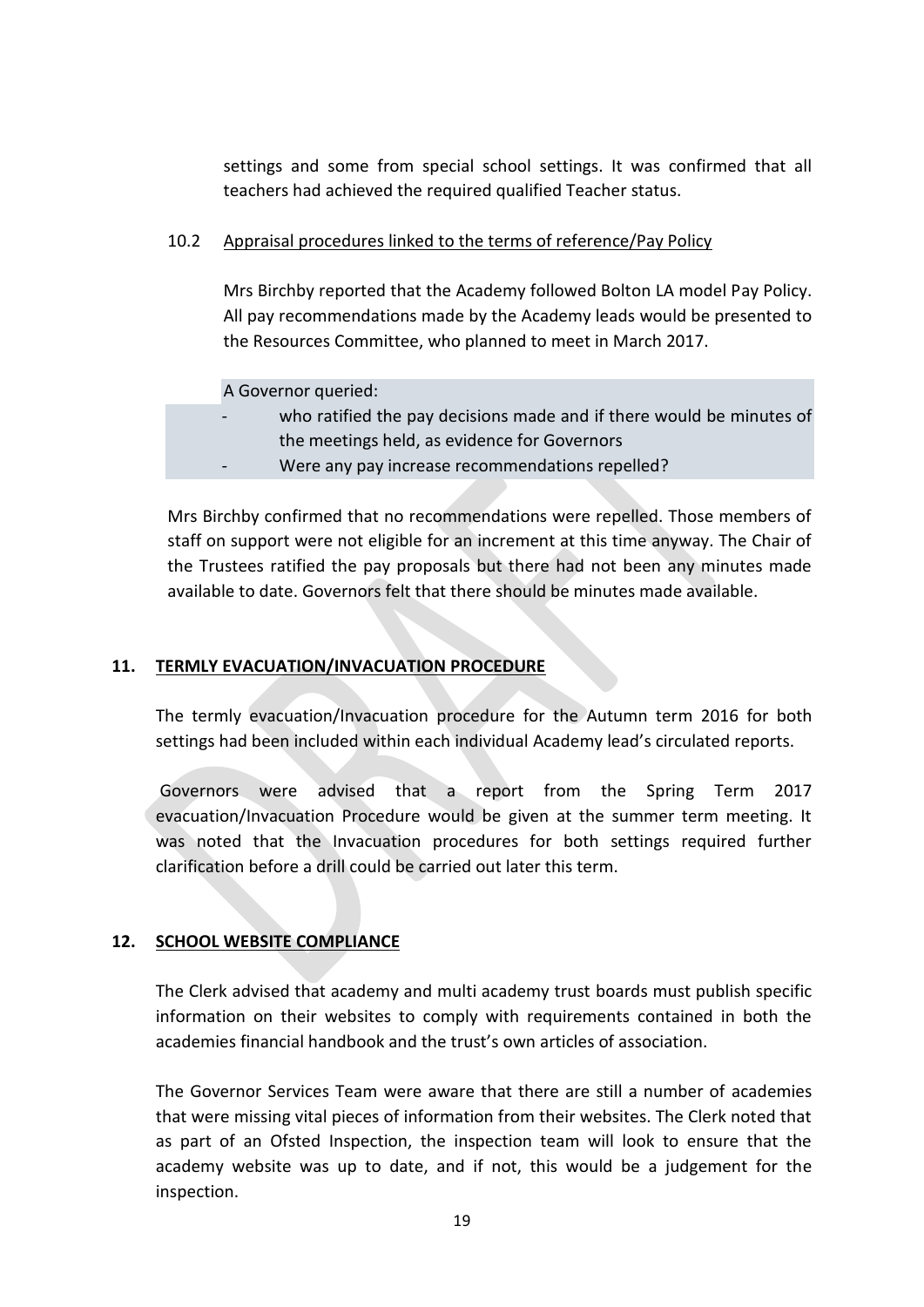To assist governors in ensuring that their website was up to date, the Governor Services Team had compiled a checklist based on the guidance issued from the Department for Education, a copy of which was included with today's agenda. The checklist highlighted both the recommended and statutory information to be published. Academies are reminded to check their own articles of association as this may differ from the checklist.

RL noted that there were some areas om the website that required further completion such as Policies.

LW noted that it was imperative that the Academy was compliant and that she would be happy to undertake a review to ensure that the site met the necessary legal requirements and requested that all necessary items be uploaded by 25 April 2017 in order for her to review and report back in time for the summer term LGB meeting.

# **Agreed:**

- i) That the Board note the need to ensure that their website complied with statutory requirement in terms of publishing specific information
- ii) That Lynn Williams would check to ensure that the school website was compliant with a report back to the next LGB meeting.

# **13. ONLINE MEETING MANAGEMENT**

The Clerk reported that in a bid to ensure accessible services and to meet customer demand, the Governor Services Team had invested in a new online service, linked to the Governor Exchange that allowed governing and trust boards in the Bolton family to operate paper free meetings.

The Bolton Governance Gateway provided a secure and current way for governors and trustees to access their meeting documentation online using an internet enabled device such as a laptop, tablet or mobile phone.

The Clerk highlighted that invitations to meetings and updates were also supported through the system as well as access to other relevant shared documentation such as delegation structures, terms of reference and calendars.

The new service, which would be wholly administered and maintained through the Clerking and Support traded service, would be at no additional cost to current SLA customers and would require a commitment from the Board to relinquish paperbased systems.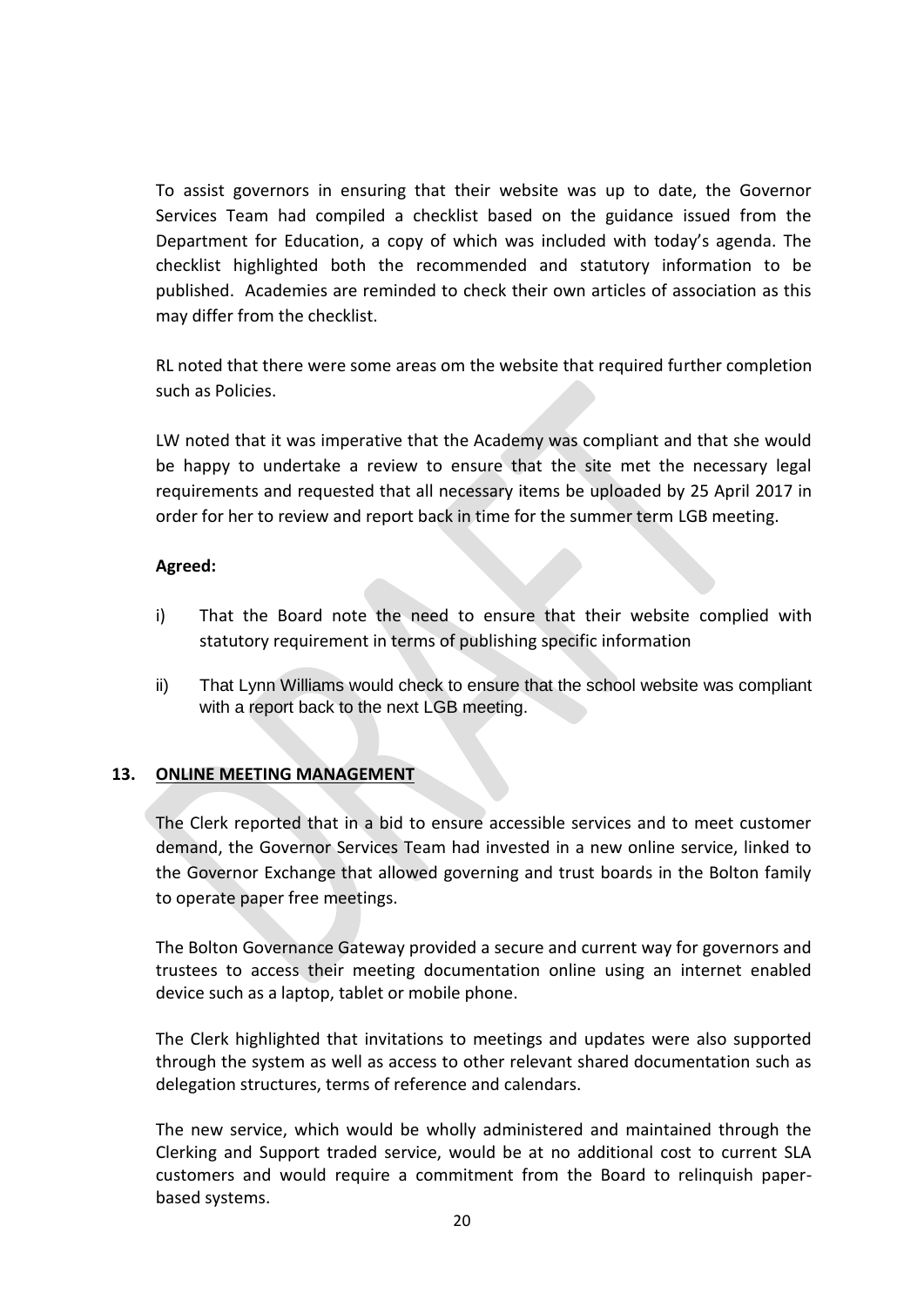The Clerk reported that pilots were taking place at present with a selection of Governing boards and that briefings to showcase the new service would be provided in the latter part of the spring term. It is intended that these briefings would look at how the system operated and how schools could utilise current hardware without an additional cost to the budget.

Those boards wishing to find out more information could do so by contacting Judith Pollard, Senior Governance Support Officer via the details on the flyer which was distributed with today's agenda.

Mrs Birchby offered to attend any briefings that may be arranged by Governor Services as she had agreed to attend for other Academies within the Trust.

### **Agreed:**

- i) That the Governing Board note the report.
- ii) That Mrs Birchby attend the upcoming briefings about the new service.

### **14. GOVERNOR SKILLS AUDIT**

This matter had been raised under matters arising where it had been agreed that in the absence of Mr Smith, that the item be deferred to the summer term meeting.

**Action:** Clerk - Agenda item for the summer term meeting.

# **15. SCHOOL TERM AND HOLIDAY DATES 2017/18**

At the last meeting, the Clerk had advised that there had been changes to the standard Local Authority School Term and Holiday Pattern from the 2017/18 academic year. However, the Trust Board were at liberty to set their own pattern for the academy trust and this decision would be referred to them, the outcome of which would then be shared with the local governing boards.

Mrs Birchby reported that it had been agreed that each academy would follow the BLA (Bolton Learning Alliance) model as agreed by other local secondary schools, a copy of which would be circulated to all Governors if required and uploaded on the website.

LW and the Clerk noted that whilst the academy could follow the BLA basic holiday pattern, each academy were required to agree set days in respect of inset/ training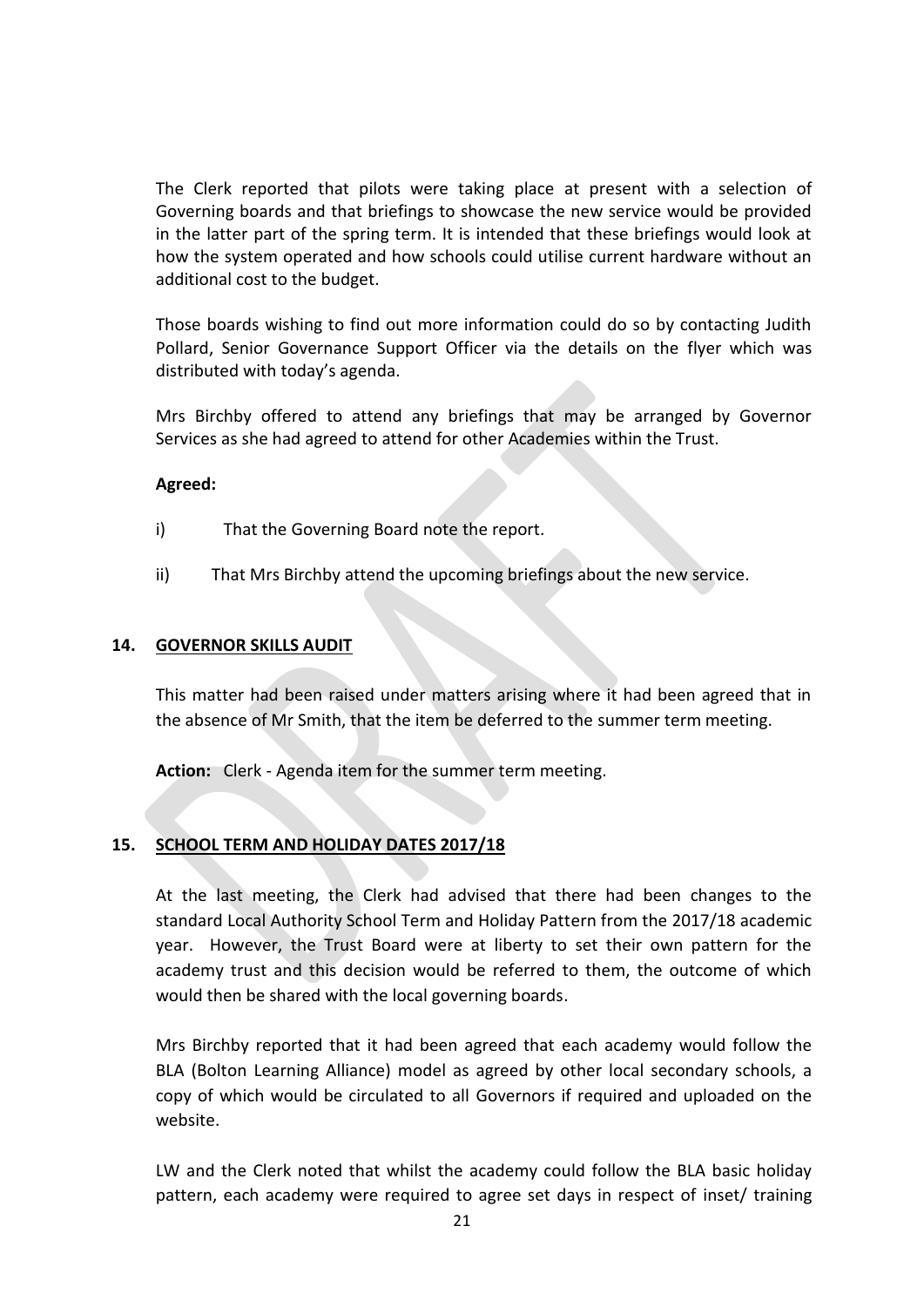days and also occasional holidays. In a school setting these could vary from school to school and were to be set at the discretion of each school subject to Governing Board approval.

The Clerk noted that Governor Services used to manage this area and circulate a proforma to all schools to indicate their preferences of inset/Occasional days as there were a specific number to allocate,. It was noted that these varied on an annual basis. However, this area had since been taken over by the LA Policy and Performance Team and that any queries or concerns should be directed to Mr Andy Bent.

Mrs Birchby noted the information provided and agreed to contact Mr Bent and further discuss this matter with Mr Hodkinson. The matter would therefore be required to be further discussed at each academy LGB meeting in the summer term.

**Action**: Clerk – Agenda item re approval of Inset/occasional Days 2017/18 on each LGB agenda for the summer term 2017

# **16. DATES OF NEXT LOCAL GOVERNING BOARD MEETINGS**

The Clerk requested that the date of the next meeting be reviewed as she had a clash of meeting on the 8 May 2016.

**Agreed:** that the next meetings of the Local Governing Board (Medical) be arranged as follows:

Summer term  $2017 - 7$  Thursday 11 May 2017 at 4.00 pm

Venue: Youth Challenge – Smithills Site

# **17. CONSENT TO ABSENCE**

**Agreed:** That there were no LGB members absent from the meeting.

# **18. ANY OTHER URGENT BUSINESS**

18.1 Working Groups/Sub-Committees of the LGB

Governors discussed the need for a small working group to discuss the protocols, the core purpose and ambition of the primary provision. It was felt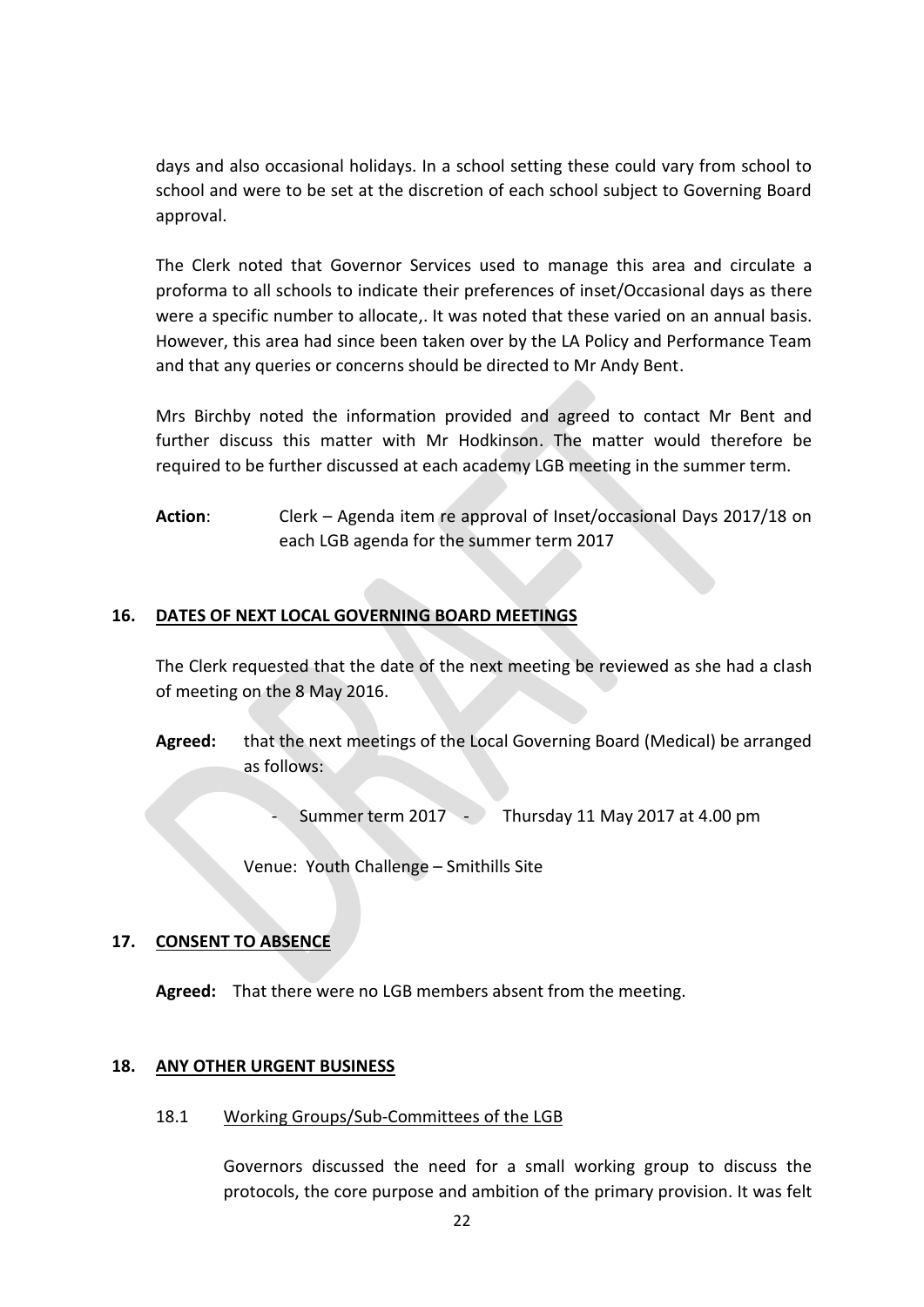that the group ought to comprise of Louise Buchanan and Chris Fielding as the Academy Leads, Christine Birchby and Rebecca Leonard.

It was felt that a further meeting of the working group be arranged with Sarah Curley and Lynn Williams in April 2017 time or at least two weeks prior to the next meeting in the summer term to collate the information discussed with a report back to the LGB thereafter.

It was also suggested that a finance sub-committee be formed and that further clarification was required as to who held the Trust to account to ensure due diligence. It was felt that an unofficial meeting was required in order to give the LGB a line of accountability.

Rebecca Leonard noted that in the Secondary setting Governors completed local Governor visit reports, on a model template for each individual area of their responsibility and submitted it for circulation with the agenda papers. This had worked well for the last meeting.

Governors were asked to consider the need to appoint a Link Governor for Finance, especially under the current circumstances.

Governors discussed the need for a complete list of all link Governors and their associated link responsibilities. This would enable any vacancies to be filled at the next meeting and ensure effective monitoring.

### **Action:**

- i) That a meeting of the working group as indicated above be arranged at the earliest opportunity in order to discuss the protocol, core purpose and ambition of the Primary Provision.
- ii) That a meeting of the above working group along with Sarah Curley and Lynn Williams be arranged for April 2017 or at least two weeks prior to the next LGB meeting in order to collate and further discuss the outcomes of the working group and further discuss.
- iii) Rebecca Leonard to circulate a complete list of all Primary Link Governors and their associated link responsibilities to all Local Governors.